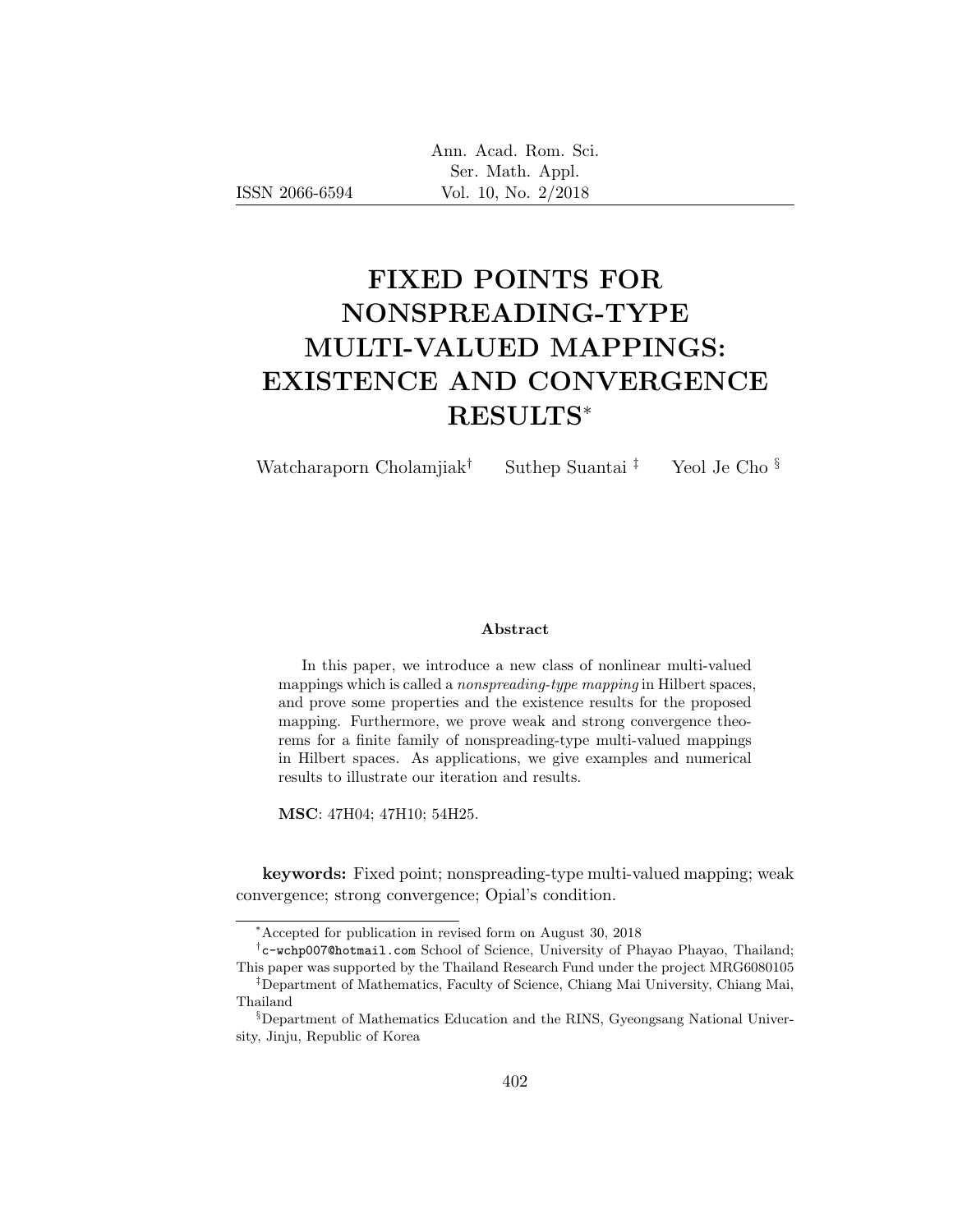#### 1 Introduction

Let H be a real Hilbert space with the inner product  $\langle \cdot, \cdot \rangle$  and the norm  $\|\cdot\|$  and C be a nonempty convex subset of H. Let  $\{x_n\}$  be a sequence in H. Now, we denote the weak convergence of  $\{x_n\}$  to a point  $x \in H$  by  $x_n \to x$ and the strong convergence of  $\{x_n\}$  to a point  $x \in H$  by  $x_n \to x$ .

For a single-valued mapping  $T: C \to H$ ,  $I-T$  is said to be *demiclosed* at  $y \in C$  if  $\{x_n\} \subset C$  such that  $x_n \to x$  and  $(I-T)x_n \to y$  imply  $(I-T)x = y$ , where  $I$  denotes the identity mapping on  $H$ .

One of the fundamental and celebrated results in the theory of nonexpansive single-valued mappings is Browder's demiclosedness principle [5]. The principle is also valid in a space satisfying Opial's condition. It has been known that the demiclosedness principle plays a key role in studying the asymptotic and ergodic behaviour of a nonexpansive single-valued mapping (see for example [11, 16, 24, 31, 43]).

Since 1965, fixed point theorems and the existence of fixed points of single-valued mappings have been intensively studied and considered by many authors (see, for examples, [1, 4, 13, 15, 19, 40]).

Recall that a single-valued mapping  $T: C \to C$  is said to be *nonexpan*sive if

$$
||Tx - Ty|| \le ||x - y||
$$

for all  $x, y \in C$ .

On the other hand, in 2008, Kohsaka and Takahashi [21, 22] introduced class of mappings, which is called the class of nonspreading mappings.

Let  $H$  be a Hilbert space and  $C$  be nonempty closed convex subset of H. Then a mapping  $T: C \to C$  is said to be nonspreading if

$$
2||Tx - Ty||^2 \le ||x - Ty||^2 + ||y - Tx||^2
$$

for all  $x, y \in C$ . Recently, Iemoto and Takahashi [17] showed that  $T: C \to C$ is nonspreading if and only if

$$
||Tx - Ty||^{2} \le ||x - y||^{2} + 2\langle x - Ty, y - Ty\rangle
$$

for all  $x, y \in C$ . Further, Takahashi [38] defined a class of nonlinear mappings, which is said to be hybrid, i.e.,

$$
||Tx - Ty||^{2} \le ||x - y||^{2} + \langle x - Tx, y - Ty \rangle
$$

for all  $x, y \in C$ . Recently, Aoyama et al. [2] introduced a new class of nonlinear mappings in a Hilbert space containing the class of nonexpansive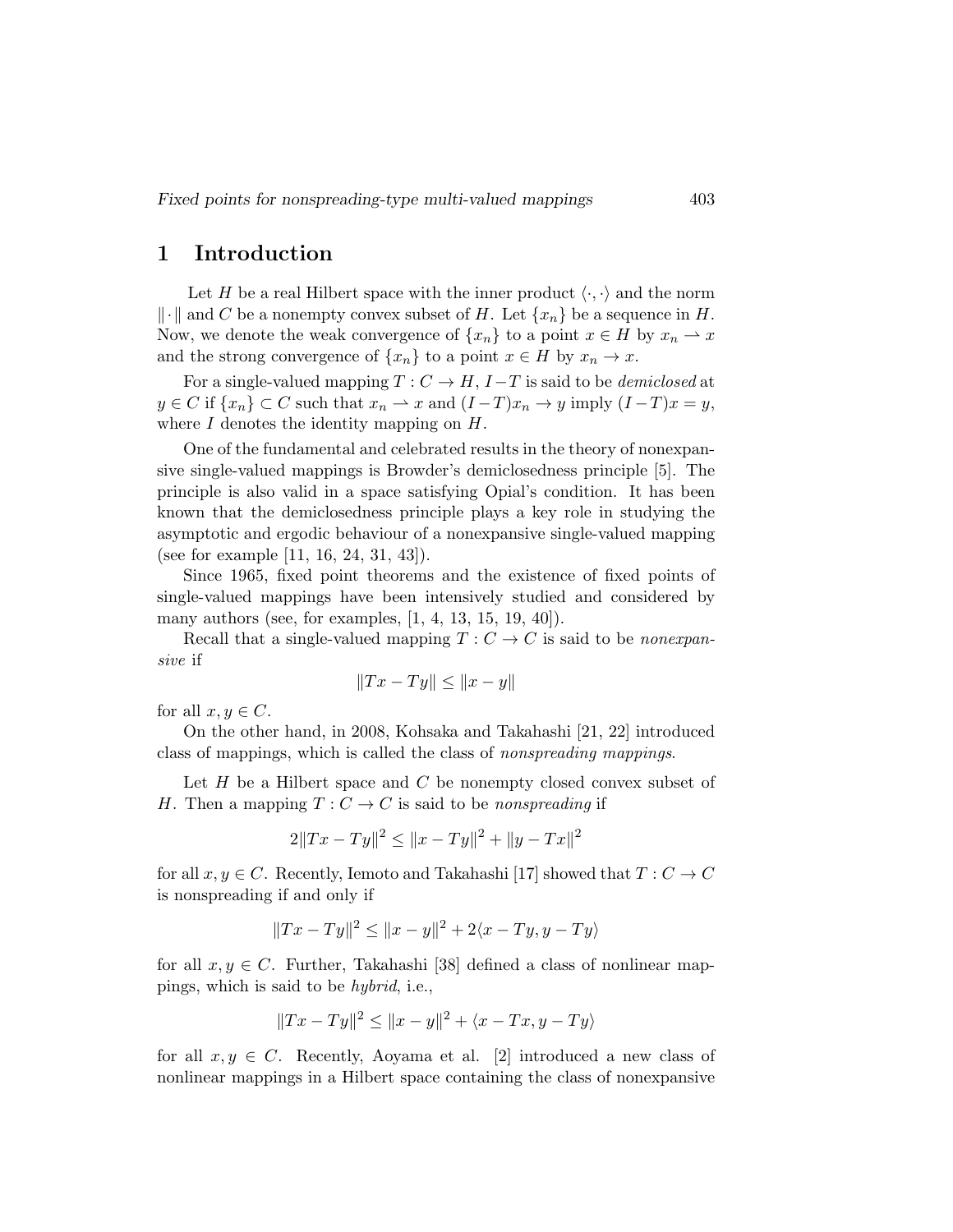mappings, nonspreding mappings and hybrid mappings, i.e.,

$$
||Tx - Ty||^{2} \le ||x - y||^{2} + 2\lambda \langle x - Tx, y - Ty \rangle
$$

for all  $x, y \in C$ . This mapping is called a  $\lambda$ -hybrid mapping. They proved obtained necessary and sufficient conditions for the existence of fixed points of  $\lambda$ -hybrid mappings in Hilber spaces. For some more results on some new nonlinear mappings, refer to [27, 34, 35, 36].

A subset  $C \subset H$  is said to be *proximinal* if, for all  $x \in H$ , there exists  $y \in C$  such that

$$
||x - y|| = d(x, C) = \inf\{||x - z|| : z \in C\}.
$$

Let  $CB(C)$ ,  $K(C)$  and  $P(C)$  denote the families of nonempty closed bounded subsets, nonempty compact subsets and nonempty proximinal bounded subset of C, respectively. The Hausdorff metric on  $CB(C)$  is defined by

$$
H(A, B) = \max \left\{ \sup_{x \in A} d(x, B), \sup_{y \in B} d(y, A) \right\}
$$

for all  $A, B \in CB(C)$ , where  $d(x, B) = \inf_{b \in B} ||x - b||$ . A multi-valued mapping  $T: C \to CB(C)$  is said to be *nonexpansive* if

$$
H(Tx, Ty) \le ||x - y||
$$

for all  $x, y \in C$ . An element  $p \in C$  is called a *fixed point* of a single-valued mapping  $T: C \to C$  (resp., a multi-valued mapping  $T: C \to CB(C)$ ) if  $p = Tp$  (resp.,  $p \in Tp$ ). The fixed points set of T is denoted by  $F(T)$ . If  $F(T) \neq \emptyset$  and

$$
H(Tx,Tp) \le ||x - p||
$$

for all  $x \in C$  and  $p \in F(T)$ , then T is said to be *quasi-nonexpansive*.

Let  $T: C \to CB(H)$  be a multi-valued mapping. Then  $I-T$  is said to be demiclosed at  $y \in C$  if  $\{x_n\} \subset C$  is a sequence such that  $x_n \rightharpoonup x$  and  $x_n - z_n \to y$ , where  $z_n \in Tx_n$ , imply  $x - y \in Tx$ .

Fixed point theory of multi-valued mappings is much more complicated and difficult than the corresponding theory of single-valued mappings. So some classical fixed point theorems for single-valued mappings have already been extended to multi-valued mappings.

In 1968, Markin [26] firstly established the nonexpansive multivalued convergence results in Hilbert spaces. Banach's Contraction Principle was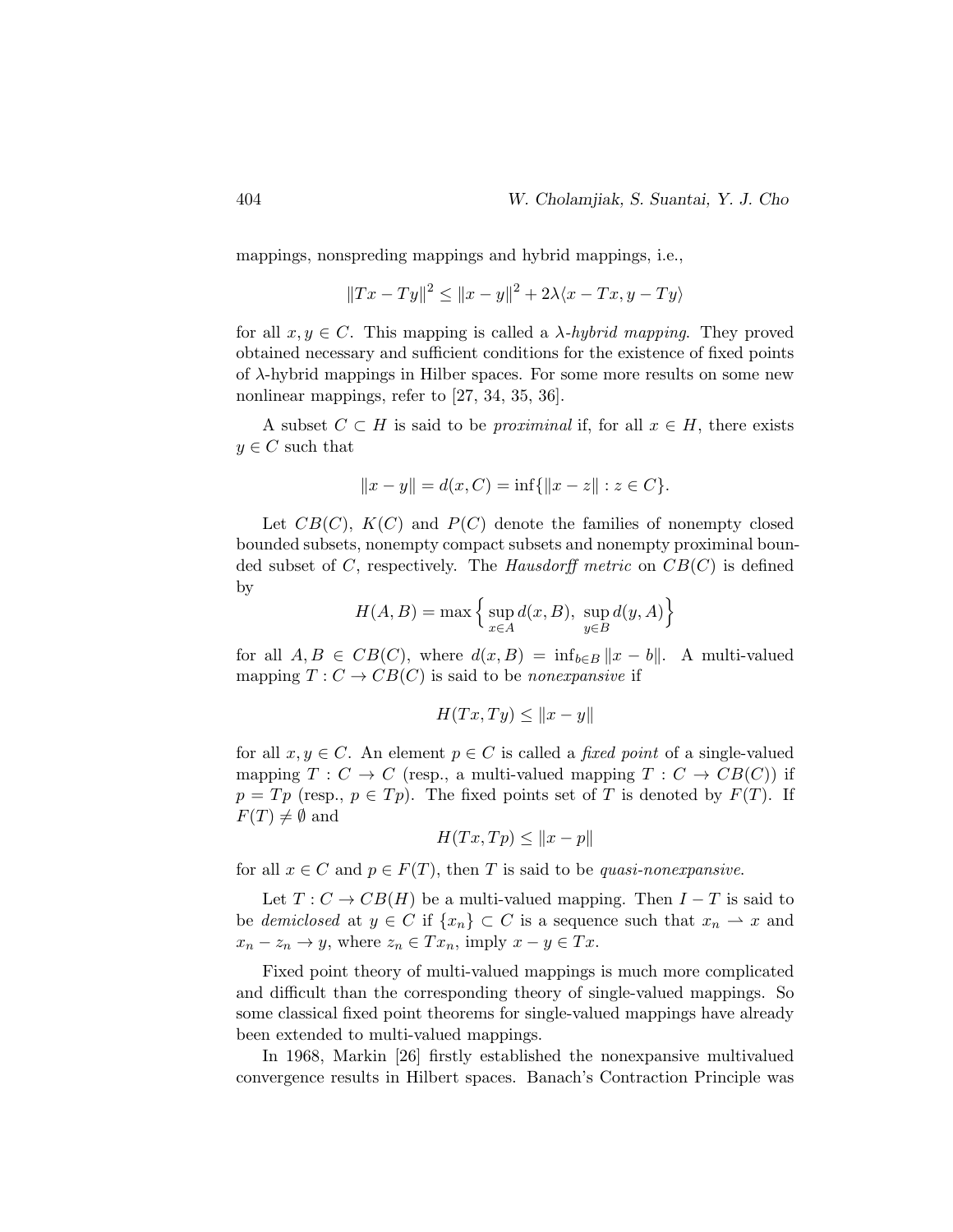extended to a multi-valued contraction in 1969 by [28]. In 1974, one breakthrough was achieved by Lim using Edelstein's method of asymptotic centers [23]. In 1999, Kirk and Massa [20] obtained another important result for the existence fixed point theorem of nonexpansive multi-valued mappings. In 1999, Sahu [32] obtained the strong convergence theorems of the nonexpansive type and non-self multi-valued mappings in uniformly convex Banach spaces. In 2001, Xu [44] extended the result of Kirk and Massa [20] to a nonexpansive multi-valued non-self mapping and obtained the fixed point theorem. Some fixed point results for nonexpansive multi-valued mappings can be found in [3, 7, 8, 9, 10, 12, 18, 30, 33, 42] and references therein.

In this paper, we introduce a new multi-valued mapping which is called a k-nonspreading multi-valued mapping and prove some properties of this mapping for the existence results. Also, we prove some fixed point theorems and weak convergence theorems for this mapping under some conditions. Finally, we give examples with its numerical results to illustrate our main theorems.

### 2 Preliminaries and lemmas

In a real Hilbert space  $H$ , we have

$$
\|\lambda x + (1 - \lambda)y\|^2 = \lambda \|x\|^2 + (1 - \lambda)\|y\|^2 - \lambda(1 - \lambda)\|x - y\|^2
$$

for all  $x, y \in H$  and  $\lambda \in [0, 1]$  (see, for instance, [39]). Further, we have

$$
2\langle x-y, z-w\rangle = \|x-w\|^2 + \|y-z\|^2 - \|x-z\|^2 - \|y-w\|^2
$$

for all  $x, y, z, w \in H$  (see [17] for more details). It is also known that a Hilbert space H satisfies Opial's condition, i.e., for any sequence  $\{x_n\}$  with  $x_n \rightharpoonup x$ , the inequality

$$
\liminf_{n \to \infty} ||x_n - x|| < \liminf_{n \to \infty} ||x_n - y||
$$

holds for all  $y \in H$  with  $y \neq x$ .

Let C be a closed and convex subset of H. For all point  $x \in H$ , there exists a unique nearest point in  $C$ , denoted by  $P_{C}x$ , such that

$$
||x - P_Cx|| \le ||x - y||
$$

for all  $y \in C$ .  $P_C$  is called the *metric projection* of H onto C. We know that  $P_C$  is a nonexpansive mapping of H onto C ([14]).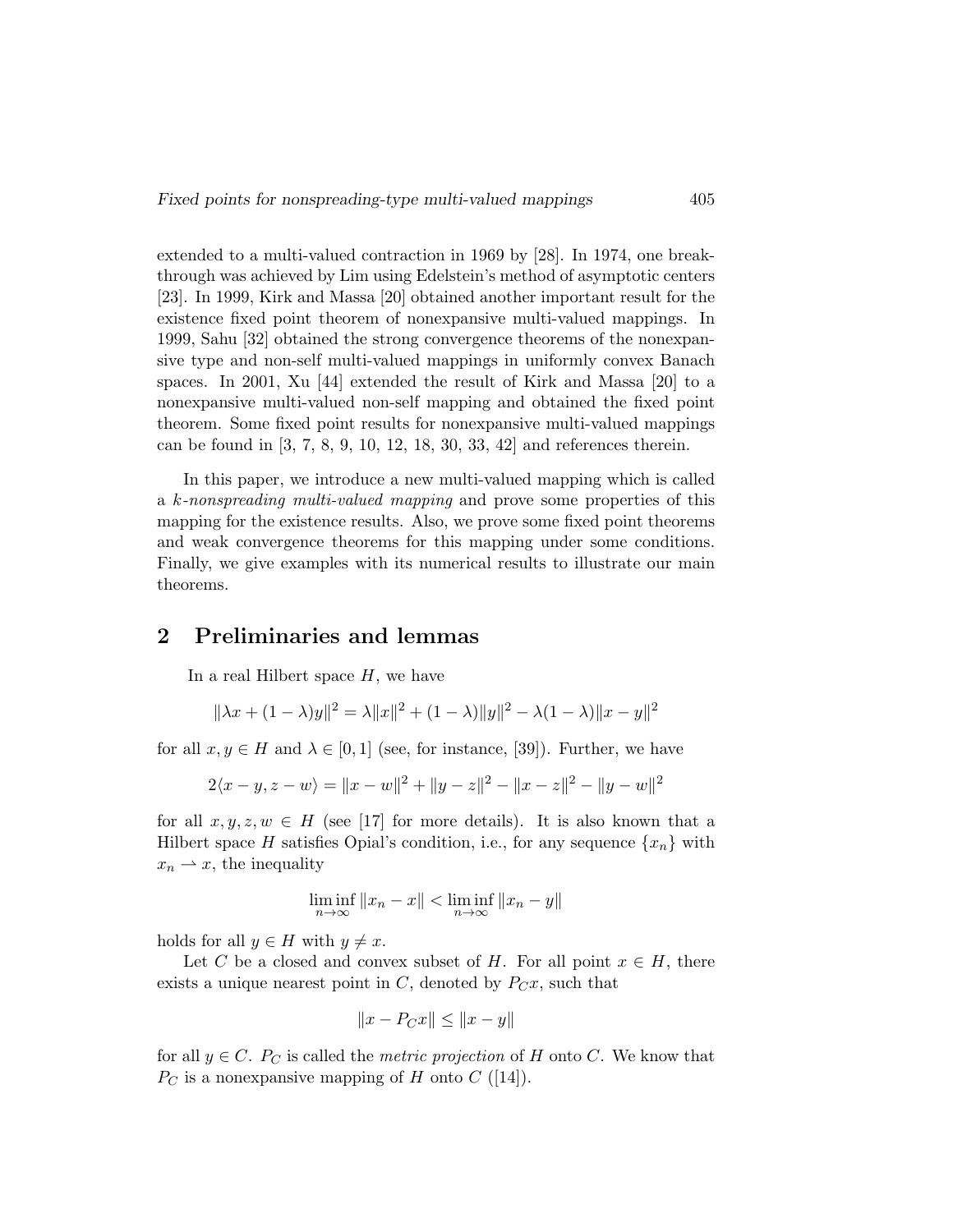The following results will be used for the proof of our main results in the sequel.

**Condition(A)** Let H be a Hilbert space and C be a subset of H. A multivalued mapping  $T: C \to CB(C)$  is said to satisfy *Condition* (A) if

$$
||x - p|| = d(x, Tp)
$$

for all  $x \in H$  and  $p \in F(T)$ .

**Remark 1** We see that T satisfies Condition (A) if and only if  $Tp = \{p\}$ for all  $p \in F(T)$ . It is known that the best approximation operator  $P_T$ , which is defined by

$$
P_T x = \{ y \in Tx : ||y - x|| = d(x, Tx) \},
$$

also satisfies Condition (A).

Lemma 1 Let H be a real Hilbert space. Then the following results hold:

(1)  $||tx + (1-t)y||^2 = t||x||^2 + (1-t)||y||^2 - t(1-t)||x - y||^2$  for all  $x, y \in H$  and  $t \in [0, 1]$ .

(2)  $||x + y||^2 \le ||x||^2 + 2\langle y, x + y \rangle$  for all  $x, y \in H$ .

(3) If  $\{x_n\}_{n=1}^{\infty}$  is a sequence in H which converges weakly to  $z \in H$ , then we have

$$
\limsup_{n \to \infty} ||x_n - y||^2 = \limsup_{n \to \infty} ||x_n - z||^2 + ||z - y||^2
$$

for all  $y \in H$ .

**Lemma 2** [14, 25] Let  $C$  be a closed and convex subset of a real Hilbert space H and  $P_C$  be the metric projection from H onto C. For any  $x \in H$ and  $z \in C$ ,  $z = P_C x$  if and only if

$$
\langle x-z, y-z \rangle \le 0
$$

for all  $y \in C$ .

**Lemma 3** [41] Let C be a nonempty closed convex subset of a Hilbert space H,  $\{x_n\}$  be a bounded sequence in H and  $\mu$  be a Banach limit. If  $g: C \to R$ is defined by

$$
g(z) = \mu_n ||x_n - z||^2
$$

for all  $z \in C$ , then there exists a unique  $z_0 \in C$  such that

$$
g(z_0) = \min\{g(z) : z \in C\}.
$$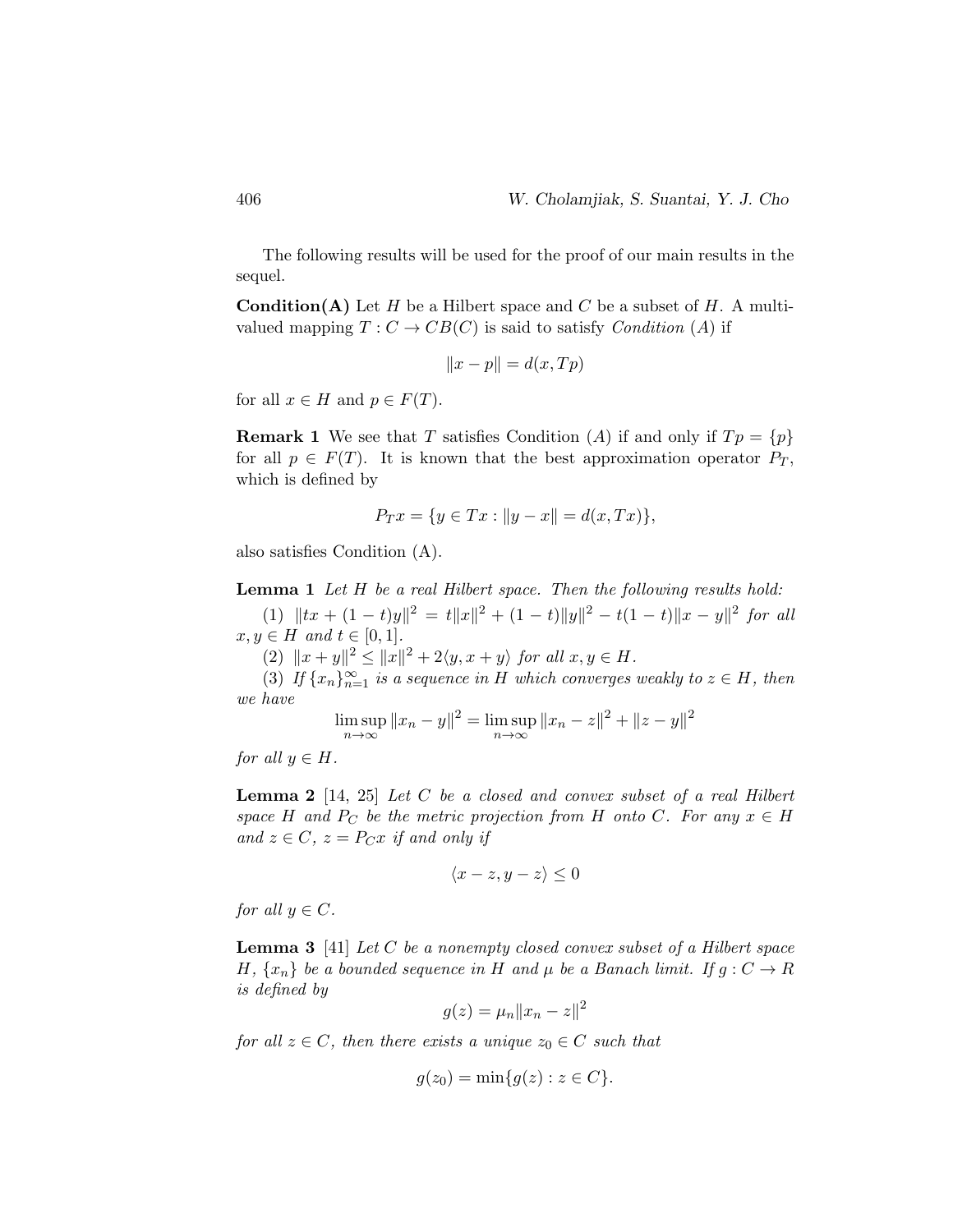**Lemma 4** [6] Let H be a real Hilbert space and let  $x_i \in H$  for each  $i =$  $1, 2, \cdots, m$ . For each  $i = 1, 2, \cdots, m$ , if  $\alpha_i \in (0, 1)$  with  $\sum_{i=1}^{m} \alpha_i = 1$ , the following identity holds:

$$
\left\| \sum_{i=1}^{m} \alpha_i x_i \right\|^2 = \sum_{i=1}^{m} \alpha_i \|x_i\|^2 - \sum_{1 \le i < j \le m} \alpha_i \alpha_j \|x_i - x_j\|^2.
$$

**Lemma 5** [37] Let X be a Banach space which satisfies Opial's condition and  $\{x_n\}$  be a sequence in X. Let  $u, v \in X$  be such that  $\lim_{n\to\infty} ||x_n - u||$ and  $\lim_{n\to\infty} ||x_n - v||$  exist. If  $\{x_{n_k}\}\$  and  $\{x_{m_k}\}\$  are subsequences of  $\{x_n\}\$ which converge weakly to u and v, respectively, then  $u = v$ .

#### 3 Main results

Let  $H$  be a real Hilbert space and  $C$  be a nonempty convex subset of H. A multi-valued mapping  $T: C \to CB(C)$  is a k-nonspreading if there exists  $k > 0$  such that

$$
H(Tx, Ty)^2 \le k\big(d(Tx, y)^2 + d(x, Ty)^2\big)
$$

for all  $x, y \in C$ . We say that a multi-valued mapping  $T : C \to CB(C)$  is a nonspreading-type if  $k=\frac{1}{2}$  $\frac{1}{2}$ , i.e.,

$$
2H(Tx,Ty)^{2} \le d(Tx,y)^{2} + d(x,Ty)^{2}
$$
 (1)

for all  $x, y \in C$ .

It is easy to see that, if  $T$  is nonspreading-type, then  $T$  is nonspreading in the case of single-valued mappings (see  $[21, 22]$ ). Moreover, if T is nonspreading-type and  $F(T) \neq \emptyset$ , then T is quasi-nonexpansive. Indeed, for all  $x \in C$  and  $p \in F(T)$ , we have

$$
2H(Tx,Tp)^{2} \leq d(Tx,p)^{2} + d(x,Tp)^{2}
$$
  
 
$$
\leq H(Tx,Tp)^{2} + ||x-p||^{2}.
$$

Thus it follows that

$$
H(Tx, Tp) \le ||x - p||. \tag{2}
$$

Now, we give an example of a nonspreading-type multi-valued mapping which is not a nonexpansive multi-valued mapping.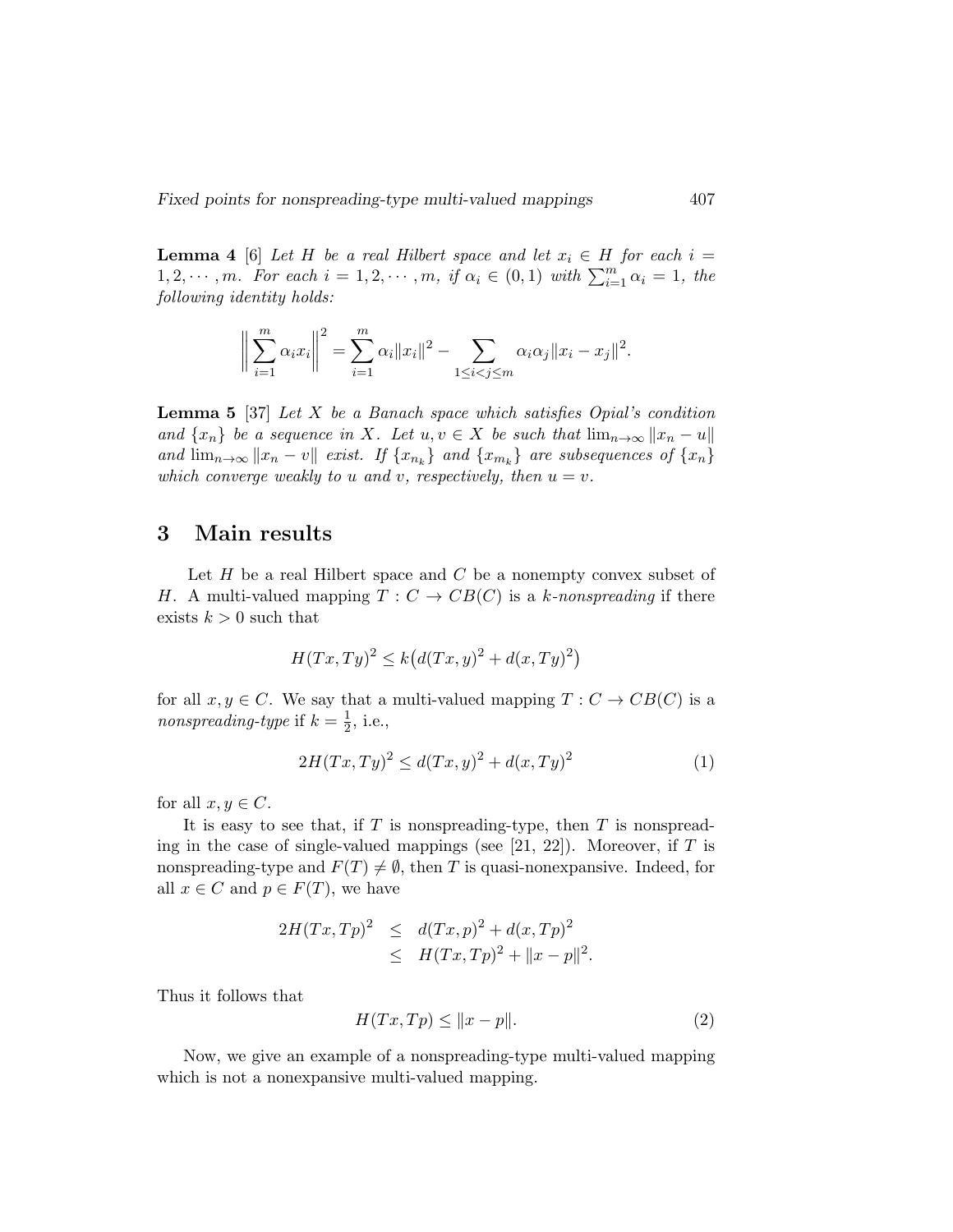**Example 1** Consider  $C = [-3, 3]$  with the usual norm. Define a multivalued mapping  $T: C \to CB(C)$  by

$$
Tx = \begin{cases} \{0\}, & x \in [-2,2]; \\ \left[ -\frac{|x|}{|x|+1}, \frac{|x|}{|x|+1} \right], & x \notin [-2,2]. \end{cases}
$$

To see that  $T$  is nonspreading-type, we observe the following cases:

Case 1: if  $x, y \in [-2, 2]$ , then  $H(Tx, Tx) = 0$ .

Case 2: if  $x \in [-2, 2]$  and  $y \notin [-2, 2]$ , then  $Tx = \{0\}$  and  $Ty = \big[-\frac{|y|}{|y|+1}, \frac{|y|}{|y|+1}\big]$  $\frac{|y|}{|y|+1}$ . This implies that

$$
2H(Tx,Ty)^2 = 2\left(\frac{|y|}{|y|+1}\right)^2 < 2 < y^2 \le d(Tx,y)^2 + d(x,Ty)^2.
$$

Case 3: if  $x, y \notin [-2, 2]$ , then  $Tx = \left[ -\frac{|x|}{|x|+1}, \frac{|x|}{|x|+1} \right]$  $\frac{|x|}{|x|+1}$  and  $Ty = \big[-\frac{|y|}{|y|+1}, \frac{|y|}{|y|+1}\big]$  $\frac{|y|}{|y|+1}$ . This implies that

$$
2H(Tx,Ty)^2 = 2\left(\frac{|x|}{|x|+1} - \frac{|y|}{|y|+1}\right)^2 < 2 < d(Tx,y)^2 + d(x,Ty)^2.
$$

But T is not nonexpansive since for  $x = 2$  and  $y = \frac{5}{2}$  $\frac{5}{2}$ , we have  $Tx = \{0\}$ and  $Ty = \left[-\frac{5}{7}\right]$  $\frac{5}{7}, \frac{5}{7}$  $\frac{5}{7}$ . This implies that

$$
H(Tx,Ty) = \frac{5}{7} > \frac{1}{2} = |2 - \frac{5}{2}| = ||x - y||.
$$

Let C be a nonempty set in a Hilbert space H. We define  $T(C)$  =  $\bigcup_{x \in C} Tx$  and  $(ST)x = S(Tx)$  for all  $x \in C$ .

Now, we present the following properties of a nonspreading-type multivalued mapping.

**Lemma 6** Let  $C$  be a closed convex subset of a real Hilbert space  $H$ . Let  $T: C \to CB(C)$  be a nonspreading-type multi-valued mapping with  $F(T) \neq$  $\emptyset$ . Then  $F(T)$  is closed.

*Proof.* Let  $\{x_n\}$  be a sequence in  $F(T)$  such that  $x_n \to x$  as  $n \to \infty$ . Then we have

$$
d(x,Tx) \leq ||x - x_n|| + d(x_n,Tx)
$$
  
\n
$$
\leq ||x - x_n|| + H(Tx_n,Tx)
$$
  
\n
$$
\leq 2||x - x_n||.
$$

It follows that  $d(x,Tx) = 0$  and hence  $x \in F(T)$ . This completes the proof.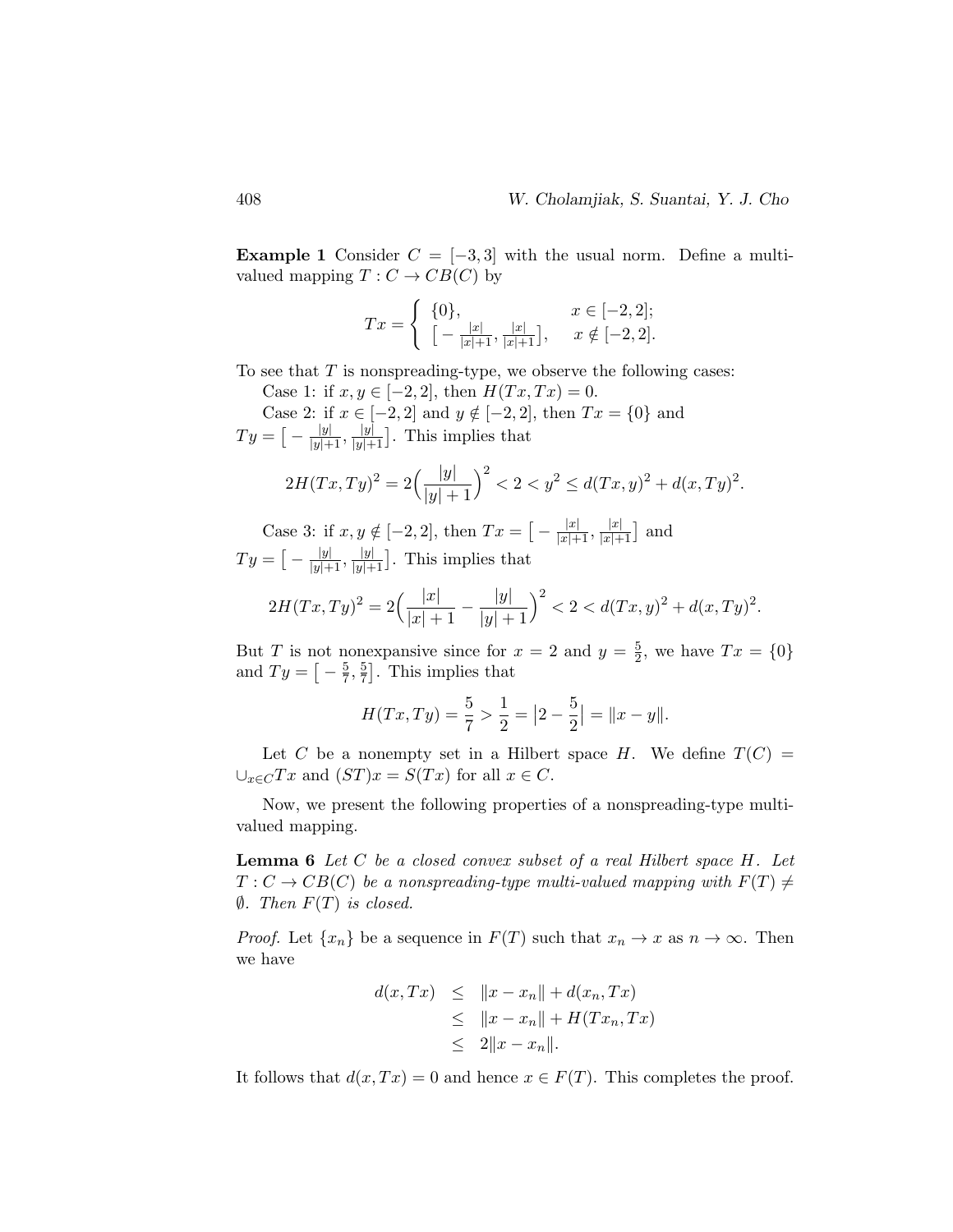**Lemma 7** Let  $C$  be a closed convex subset of a real Hilbert space  $H$ . Let  $T: C \to CB(C)$  be a nonspreading-type multi-valued mapping with  $F(T) \neq$  $\emptyset$ . If T satisfies Condition (A), then  $F(T)$  is convex.

*Proof.* Let  $p = tp_1 + (1 - t)p_2$ , where  $p_1, p_2 \in F(T)$  and  $t \in (0, 1)$ . Let  $z \in T_p$ . It follows from (2) that

$$
||p - z||^2 = ||t(z - p_1) + (1 - t)(z - p_2)||^2
$$
  
=  $t||z - p_1||^2 + (1 - t)||z - p_2||^2 - t(1 - t)||p_1 - p_2||^2$   
=  $td(z, Tp_1)^2 + (1 - t)d(z, Tp_2)^2 - t(1 - t)||p_1 - p_2||^2$   
 $\leq tH(Tp, Tp_1)^2 + (1 - t)H(Tp, Tp_2)^2 - t(1 - t)||p_1 - p_2||^2$   
 $\leq t||p - p_1||^2 + (1 - t)||p - p_2||^2 - t(1 - t)||p_1 - p_2||^2$   
=  $t(1 - t)^2||p_1 - p_2||^2 + (1 - t)t^2||p_1 - p_2||^2 - t(1 - t)||p_1 - p_2||^2$   
= 0

and hence  $p = z$ . Therefore,  $p \in F(T)$ . This completes the proof.

**Lemma 8** Let  $C$  be a closed convex subset of a real Hilbert space  $H$ . Let  $T: C \to K(C)$  be a nonspreading-type multi-valued mapping. If  $x, y \in C$ and  $a \in Tx$ , then there exists  $b \in Ty$  such that

$$
||a-b||^2 \le H(Tx,Ty)^2 \le ||x-y||^2 + 2\langle x-a,y-b\rangle.
$$

*Proof.* Let  $x, y \in C$  and  $a \in Tx$ . From Nadler's theorem (see [28]), there exists  $b \in Ty$  such that

$$
||a-b||^2 \le H(Tx,Ty)^2.
$$

It follows that

$$
2H(Tx,Ty)^2 \le d(Tx,y)^2 + d(x,Ty)^2
$$
  
\n
$$
\le ||a-y||^2 + ||x-b||^2
$$
  
\n
$$
\le ||a-x||^2 + 2\langle a-x, x-y \rangle + ||x-y||^2 + ||x-a||^2
$$
  
\n
$$
+2\langle x-a, a-b \rangle + ||a-b||^2
$$
  
\n
$$
= 2||a-x||^2 + ||x-y||^2 + ||a-b||^2
$$
  
\n
$$
+2\langle a-x, x-a-(y-b) \rangle
$$
  
\n
$$
\le 2||a-x||^2 + ||x-y||^2 + H(Tx,Ty)^2
$$
  
\n
$$
+2\langle a-x, x-a-(y-b) \rangle.
$$

This implies that

$$
H(Tx,Ty)^{2} \le ||x-y||^{2} + 2\langle x-a, y-b \rangle.
$$

This completes the proof.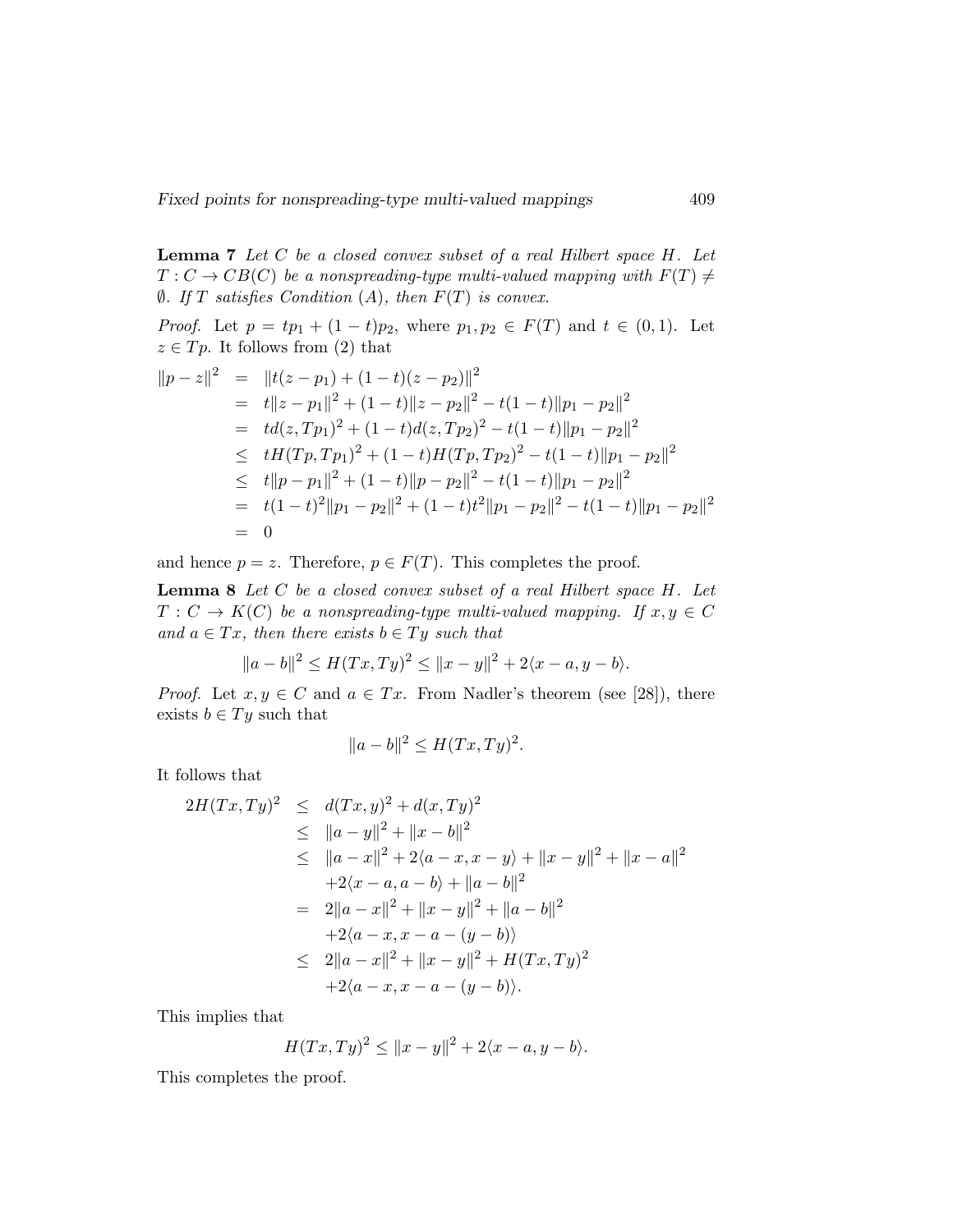**Lemma 9** Let  $C$  be a closed convex subset of a real Hilbert space  $H$ . Let  $T: C \to K(C)$  be a nonspreading-type multi-valued mapping. Let  $\{x_n\}$  be a sequence in C such that  $x_n \rightharpoonup p$  and  $\lim_{n\to\infty} ||x_n - y_n|| = 0$  for some  $y_n \in Tx_n$ . Then  $p \in T_p$ .

*Proof.* Let  $\{x_n\}$  be a sequence in C which converges weakly to p and  $\{x_n$  $y_n$ } converges strongly to 0 for some  $y_n \in Tx_n$ .

Now, we show that  $p \in F(T)$ . By Lemma 8, there exists  $z_n \in T_p$  such that

$$
||y_n - z_n||^2 \le ||x_n - p||^2 + 2\langle x_n - y_n, p - z_n \rangle.
$$

Since  $Tp$  is compact and  $z_n \in T_p$ , there exists  $\{z_{n_i}\}\subset \{z_n\}$  such that  $z_{n_i} \to z \in T_p$ . Since  $\{x_n\}$  converges weakly, it is bounded. For each  $x \in H$ , define a function  $f : H \to [0, \infty)$  by

$$
f(x) := \limsup_{i \to \infty} ||x_{n_i} - x||^2.
$$

Then, by Lemma 1(3), we obtain

$$
f(x) = \limsup_{i \to \infty} ||x_{n_i} - p||^2 + ||p - x||^2
$$

for all  $x \in H$ . Thus  $f(x) = f(p) + ||p - x||^2$  for all  $x \in H$ . It follows that

$$
f(z) = f(p) + ||p - z||^2.
$$
 (3)

We observe that

$$
f(z) = \limsup_{i \to \infty} ||x_{n_i} - z||^2 = \limsup_{i \to \infty} ||x_{n_i} - y_{n_i} + y_{n_i} - z||^2 \le \limsup_{i \to \infty} ||y_{n_i} - z||^2.
$$

This implies that

$$
f(z) \leq \limsup_{i \to \infty} \|y_{n_i} - z\|^2
$$
  
\n
$$
= \limsup_{i \to \infty} (||y_{n_i} - z_{n_i} + z_{n_i} - z||)^2
$$
  
\n
$$
\leq \limsup_{i \to \infty} (||x_{n_i} - p||^2 + 2\langle x_{n_i} - y_{n_i}, p - z_{n_i} \rangle)
$$
  
\n
$$
= \limsup_{i \to \infty} ||x_{n_i} - p||^2
$$
  
\n
$$
= f(p). \tag{4}
$$

Hence it follows from (3) and (4) that  $\|p-z\| = 0$ . This completes the proof. Now, by using lemmas, we give our main results in this paper.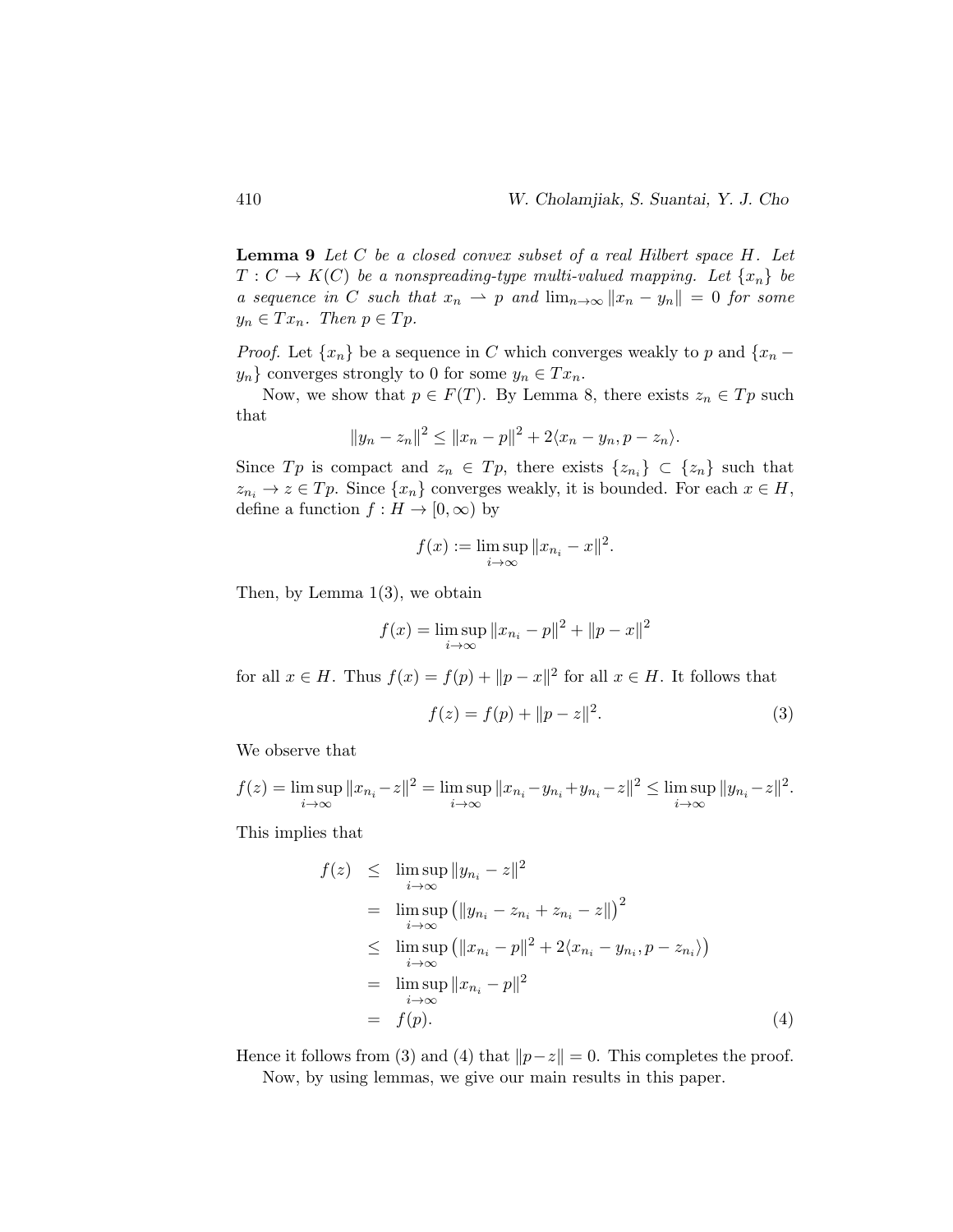Theorem 1 Let C be a nonempty closed convex subset of a real Hilbert space H and T be a multi-valued mapping of C into  $CB(C)$ . Suppose that there exists an element  $z_0 \in C$  and  $z_n \in T z_{n-1}$  for all  $n \geq 1$  such that  $\{z_n\}$ is bounded and, for all  $y \in C$ , there exists  $a \in Ty$  such that

$$
\mu_n ||z_n - a||^2 \le \mu_n ||z_n - y||^2
$$

for a Banach limit  $\mu$ . Then T has a fixed point in C.

*Proof.* Using a Banach limit  $\mu$  on  $\ell^{\infty}$ , we can define a function  $g : C \to R$ as follows:

$$
g(y) := \mu_n \|z_n - y\|^2
$$

for all  $y \in C$ . From Lemma 3, there exists a unique  $y_0 \in C$  such that

$$
g(y_0) = \min\{g(y) : y \in C\}.
$$

So, there exist  $a_0 \in Ty_0$  such that

$$
g(a_0) = \mu_n ||z_n - a_0||^2 \le \mu_n ||z_n - y_0||^2 = g(y_0).
$$

Since  $a_0 \in C$  and  $y_0 \in C$  is a unique element such that

$$
g(y_0) = \min\{g(y) : y \in C\},\
$$

we have  $y_0 = a_0 \in Ty_0$ . This completes the proof.

**Theorem 2** Let C be a nonempty closed convex subset of a real Hilbert space H and  $T: C \to K(C)$  be a nonspreading-type multi-valued mapping. Then the following are equivalent:

(1) There exists  $z_0 \in C$  and  $z_n \in T z_{n-1}$  for all  $n \geq 1$  such that  $\{z_n\}$  is bounded.

(2)  $F(T)$  is nonempty.

*Proof.* It is obvious that  $(2)$  implies  $(1)$ . Now, we show that  $(1)$  implies  $(2)$ . Assume that there exists  $z_0 \in C$  and  $z_n \in T z_{n-1}$  for all  $n \geq 1$  such that  $\{z_n\}$  is bounded. Let  $y \in C$ . From Lemma 8, there exists  $b \in Ty$  such that

$$
||z_{n+1} - b||^2 \le ||z_n - y||^2 + 2\langle z_n - z_{n+1}, y - b \rangle
$$
  
\n
$$
\iff ||z_{n+1} - b||^2 \le ||z_n - y||^2 + (||z_n - b||^2 + ||z_{n+1} - y||^2 - ||z_n - y||^2
$$
  
\n
$$
-||z_{n+1} - b||^2)
$$
  
\n
$$
\iff 2||z_{n+1} - b||^2 - ||z_n - b||^2 \le ||z_{n+1} - y||^2.
$$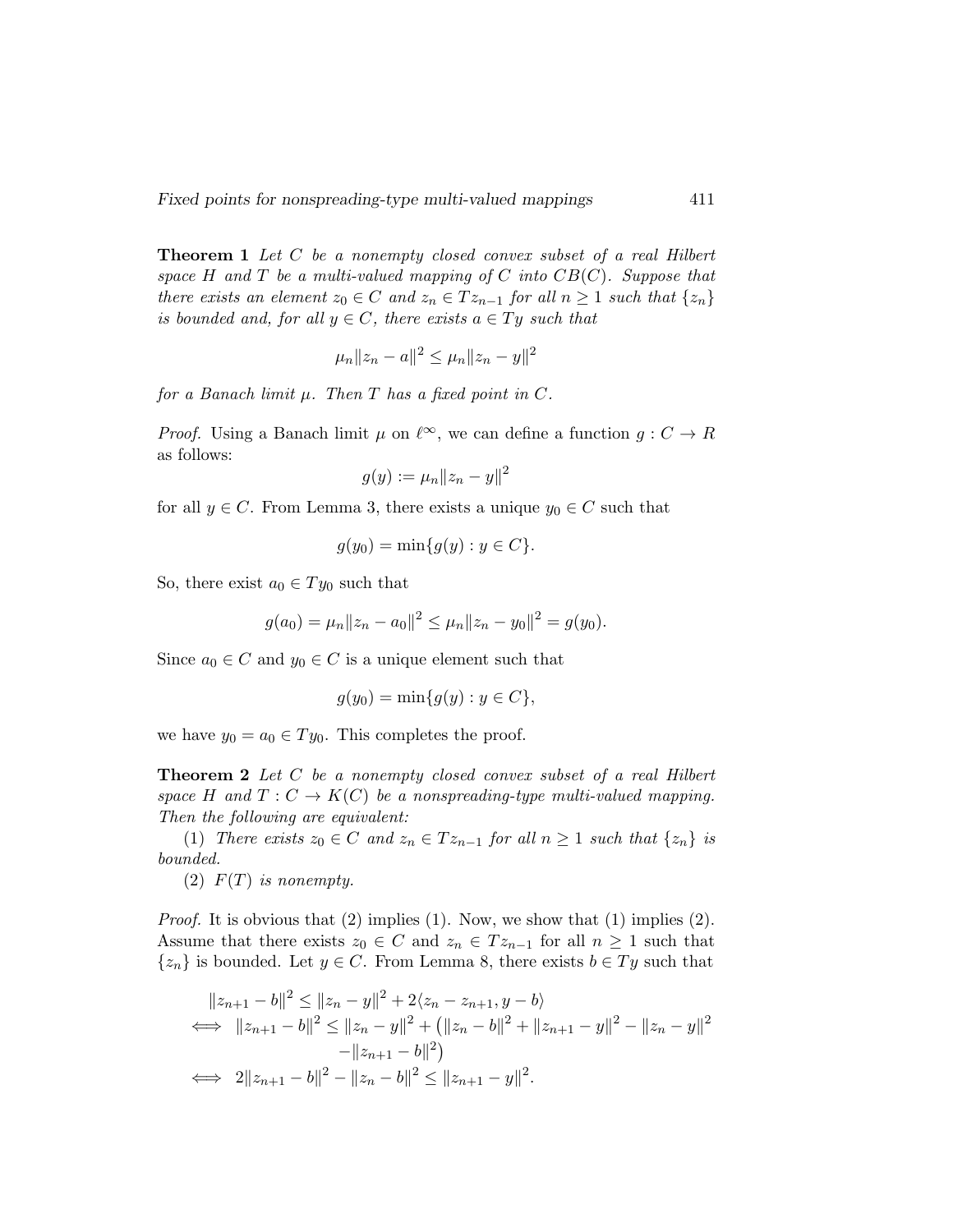Let  $\mu$  be a Banach limit on  $\ell^{\infty}$ . For any  $n \in N$ , we have

$$
2\mu_n||z_{n+1}-b||^2 - \mu_n||z_n - b||^2 \le \mu_n||z_{n+1} - y||^2.
$$

This implies that

$$
\mu_n||z_n - b||^2 \le \mu_n||z_n - y||^2.
$$

By Theorem 1,  $T$  has a fixed point in  $C$ . This completes the proof.

Next, we prove weak and strong convergence theorems for nonspreadingtype multi-valued mappings in a Hilbert space H.

Theorem 3 Let C be a nonempty closed convex subset of a real Hilbert space H. For each  $i = 1, 2, \dots, m$ , let  $T_i : C \rightarrow CB(C)$  be a family of nonspreading-type multi-valued mappings such that  $\bigcap_{i=1}^{m} F(T_i) \neq \emptyset$ . Let  $\alpha_{i,n} \in (0,1)$  for each  $i = 0,1,2,\cdots,m$  and  $\sum_{i=0}^{m} \alpha_{i,n} = 1$  for each  $n \geq 1$ . Define a sequence  $\{x_n\}$  by  $x_1 \in C$  arbitrary and

$$
x_{n+1} \in \alpha_{0,n} x_n + \sum_{i=1}^m \alpha_{i,n} T_i x_n \tag{5}
$$

for each  $n \geq 1$ . Assume that the following conditions hold:

- (a)  $T_i$  satisfies Condition (A) for each  $i = 1, 2, \cdots, m;$
- (b)  $\liminf_{n\to\infty} \alpha_{0,n}\alpha_{i,n} > 0$  for each  $i = 1, 2, \cdots, m$ .

Then, for each  $i = 1, 2, \dots, m$ ,  $\lim_{n \to \infty} d(x_n, T_i x_n) = 0$ .

*Proof.* Let  $p \in \bigcap_{i=1}^m F(T_i)$ . Since  $T_i$  satisfies Condition (A) for all  $i =$  $1, 2, \dots, m$ , for some  $y_n^i \in T_i x_n$ , we have

$$
||x_{n+1} - p|| = ||\alpha_{0,n}(x_n - p) + \sum_{i=1}^m \alpha_{i,n}(y_n^i - p)||
$$
  
\n
$$
\leq \alpha_{0,n} ||x_n - p|| + \sum_{i=1}^m \alpha_{i,n} ||y_n^i - p||
$$
  
\n
$$
= \alpha_{0,n} ||x_n - p|| + \sum_{i=1}^m \alpha_{i,n} d(y_n^i, T_i p)
$$
  
\n
$$
\leq \alpha_{0,n} ||x_n - p|| + \sum_{i=1}^m \alpha_{i,n} H(T_i x_n, T_i p)
$$
  
\n
$$
\leq ||x_n - p||. \tag{6}
$$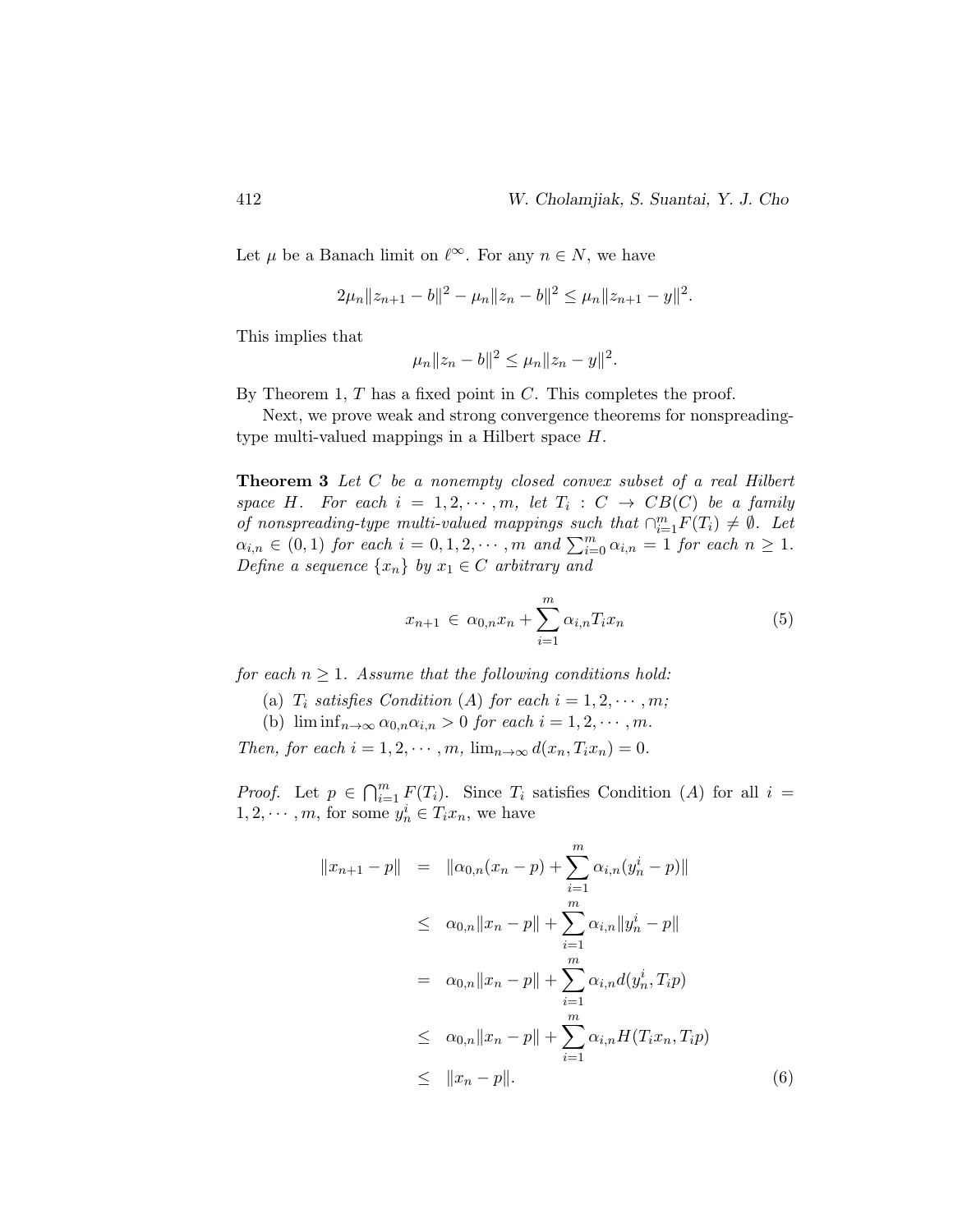Hence  $\lim_{n\to\infty} ||x_n - p||$  exists. This implies that  $\{x_n\}$  is bounded. From Lemma 4, we have

$$
||x_{n+1} - p||^2 = ||\alpha_{0,n}(x_n - p) + \sum_{i=1}^m \alpha_{i,n}(y_n^i - p)||^2, \ y_n^i \in T_i x_n
$$
  
\n
$$
= \alpha_{0,n} ||x_n - p||^2 + \sum_{i=1}^m \alpha_{i,n} ||y_n^i - p||^2 - \sum_{i=1}^m \alpha_{0,n} \alpha_{i,n} ||x_n - y_n^i||^2
$$
  
\n
$$
= \alpha_{0,n} ||x_n - p||^2 + \sum_{i=1}^m \alpha_{i,n} d(y_n^i, T_i p)^2 - \sum_{i=1}^m \alpha_{0,n} \alpha_{i,n} ||x_n - y_n^i||^2
$$
  
\n
$$
\leq \alpha_{0,n} ||x_n - p||^2 + \sum_{i=1}^m \alpha_{i,n} H(T_i x_n^i, T_i p)^2 - \sum_{i=1}^m \alpha_{0,n} \alpha_{i,n} ||x_n - y_n^i||^2
$$
  
\n
$$
\leq ||x_n - p||^2 - \sum_{i=1}^m \alpha_{0,n} \alpha_{i,n} ||x_n - y_n^i||^2.
$$

It follows that

$$
\sum_{i=1}^{m} \alpha_{0,n} \alpha_{i,n} \|x_n - y_n^i\|^2 \le \|x_n - p\|^2 - \|x_{n+1} - p\|^2.
$$

Since  $\liminf_{n\to\infty} \alpha_{0,n}\alpha_{i,n} > 0$  for each  $i = 1, 2, \cdots, m$ , we obtain

$$
\lim_{n \to \infty} ||x_n - y_n^i|| = 0,\t\t(7)
$$

which implies that

$$
\lim_{n \to \infty} d(x_n, T_i x_n) \le \lim_{n \to \infty} ||x_n - y_n|| = 0 \tag{8}
$$

for each  $i = 1, 2, \dots, m$ . This completes the proof.

Theorem 4 Let C be a nonempty closed convex subset of a real Hilbert space H. For each  $i = 1, 2, \dots, m$ , let  $T_i : C \to CB(C)$  be a finite family of nonspreading-type multi-valued mappings such that  $\bigcap_{i=1}^m F(T_i) \neq \emptyset$ . Let  $\alpha_{i,n} \in (0,1)$  for each  $i = 0,1,2,\cdots,m$  and  $\sum_{i=0}^{m} \alpha_{i,n} = 1$  for each  $n \geq 1$ . Assume that the following conditions hold:

- (a)  $T_i$  satisfies Condition (A) for each  $i = 1, 2, \cdots, m;$
- (b)  $\liminf_{n\to\infty} \alpha_{0,n}\alpha_{i,n} > 0$  for each  $i = 1, 2, \cdots, m$ .

Then the sequence  $\{x_n\}$  defined by (5) converges weakly to a common fixed point of the family  $\{T_i : i = 1, 2, \cdots, m\}.$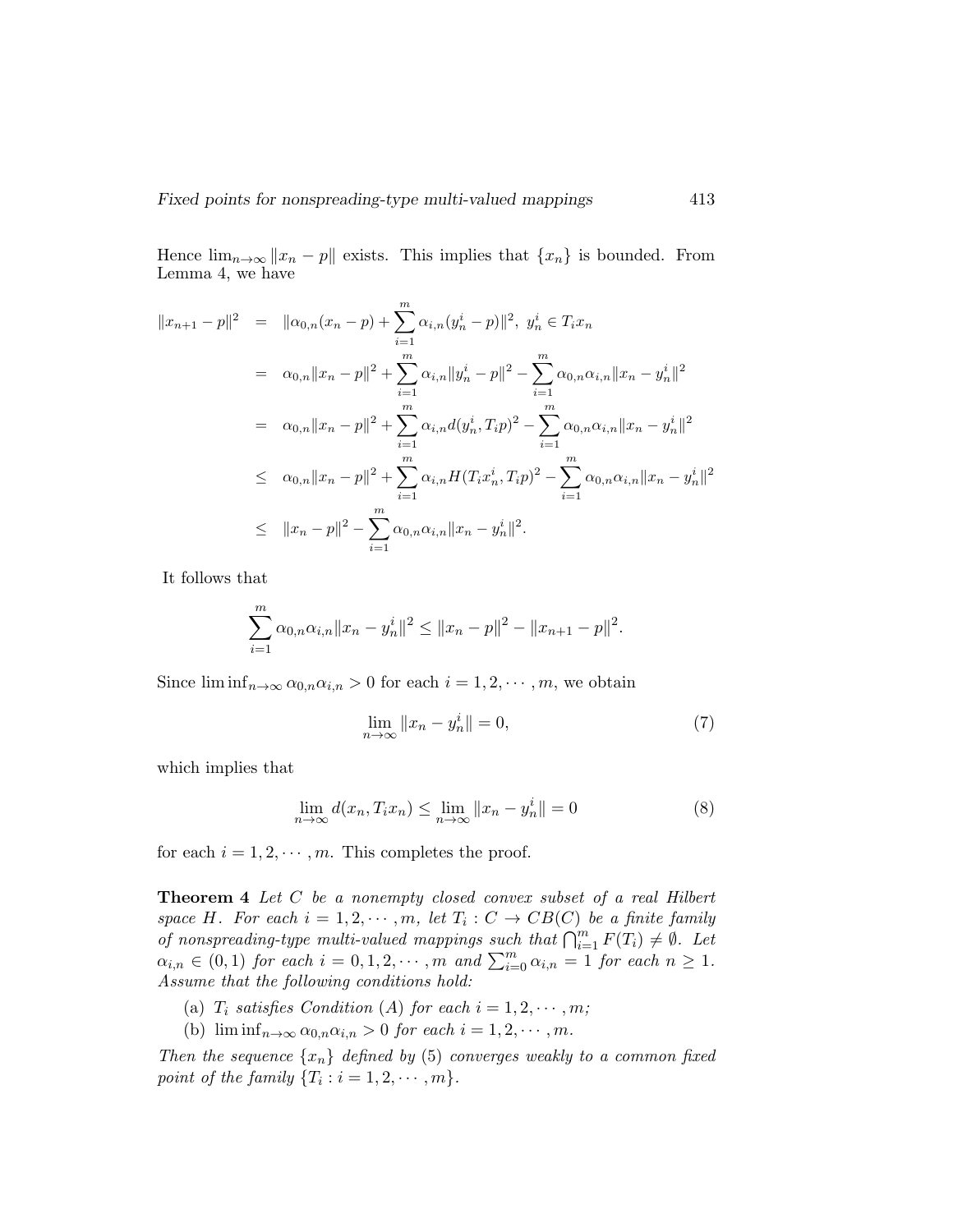*Proof.* By Theorem 3, we know that  $\{x_n\}$  is bounded. Thus there exists a subsequence  $\{x_{n_i}\}\$  of  $\{x_n\}$  such that  $x_{n_i} \to q \in C$ . From (7),  $\lim_{n \to \infty} ||x_n - x_{n_i}||$  $y_n^i$  = 0 for each  $i = 1, 2, \dots, m$ . By Lemma 9, we obtain  $q \in \bigcap_{i=1}^m F(T_i)$ . Let  $\{x_{n_k}\}\$ be a subsequence of  $\{x_n\}$  such that  $x_{n_k} \to p$ . Using Lemma 9, we get  $p \in \bigcap_{i=1}^m F(T_i)$ . Thus, applying Lemma 5, we obtain  $p = q$ . This completes the proof.

**Theorem 5** Under the hypotheses of Theorem 3, assume that one of  $T_i$  is completely continuous. Then the iterative sequence  $\{x_n\}$  defined by (5) converges strongly to a common fixed point of the family  $\{T_i : i = 1, 2, \dots, m\}.$ 

*Proof.* Suppose that  $T_{i_0}$  is completely continuous for some  $i_0 \in \{1, 2, \dots, m\}$ . Since  $\{x_n\}$  is bounded, there exists a subsequence  $\{x_{n_k}\}$  such that  $\lim_{k\to\infty} d(T_{i_0}x_{n_k}, p) = 0$  for some  $p \in C$ . It follows from (8) that

$$
||x_{n_k} - p|| \le d(x_{n_k}, T_{i_0} x_{n_k}) + d(T_{i_0} x_{n_k}, p) \to 0
$$
\n(9)

as  $k \to \infty$ . From Lemma 8, for any  $y_{n_k^i} \in T_i x_{n_k}$ , there exists  $b_{n_k}^i \in T_i p$  such that

$$
H(T_i x_{n_k}, T_i p)^2 \leq \|x_{n_k} - p\|^2 + 2\langle x_{n_k} - y_{n_k}^i, p - b_{n_k}^i \rangle
$$
  

$$
\leq \|x_{n_k} - p\|^2 + 2\|x_{n_k} - y_{n_k}^i\| \|p - b_{n_k}^i\|.
$$

Thus it follows from (7) that

$$
\lim_{k \to \infty} H(T_i x_{n_k}, T_i p) = 0 \tag{10}
$$

for each  $i \in \{1, 2, \dots, m\}$ . For each  $i \in \{1, 2, \dots, m\}$ , we have

$$
d(p,T_i p) \le ||p - x_{n_k}|| + d(x_{n_k}, T_i x_{n_k}) + H(T_i x_{n_k}, T_i p). \tag{11}
$$

From (8), (9) and (10), we obtain  $d(p, T_i p) = 0$  for each  $i \in \{1, 2, \dots, m\}.$ Since  $T_i p$  is closed, we have  $p \in \bigcap_{i=1}^m F(T_i)$ . By Theorem 3, it follows that  $\lim_{n\to\infty} ||x_n - p||$  exists. This implies that  $\lim_{n\to\infty} ||x_n - p|| = 0$ . This completes the proof.

**Theorem 6** Under the hypotheses of Theorem 3, assume that one of  $T_i$ is hemicompact. Then the iterative sequence  $\{x_n\}$  defined by (5) converges strongly to a common fixed point of the family  $\{T_i : i = 1, 2, \dots, m\}.$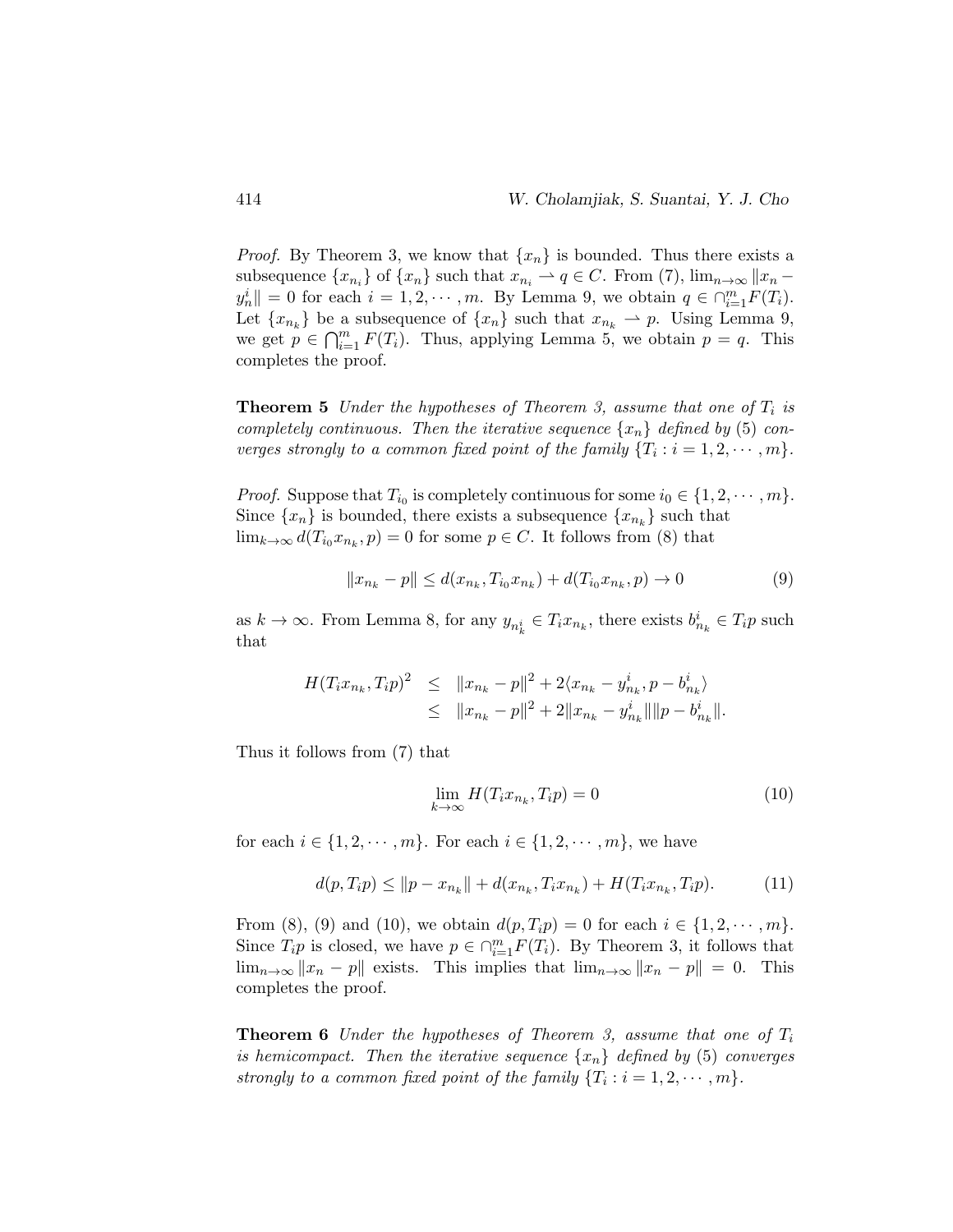*Proof.* Suppose that  $T_{i_0}$  is hemicompact for some  $i_0 \in \{1, 2, \dots, m\}.$ From (8), we have

$$
\lim_{n \to \infty} d(x_n, T_{i_0} x_n) = 0.
$$

Then there exists a subsequence  $\{x_{n_k}\}\$  of  $\{x_n\}$  such that  $x_{n_k} \to p \in C$ . From Lemma 8, for any  $y_{n_k^i} \in T_i x_{n_k}$ , there exists  $b_{n_k}^i \in T_i p$  such that

$$
H(T_i x_{n_k}, T_i p)^2 \leq ||x_{n_k} - p||^2 + 2\langle x_{n_k} - y_{n_k}^i, p - b_{n_k}^i \rangle
$$
  

$$
\leq ||x_{n_k} - p||^2 + 2||x_{n_k} - y_{n_k}^i|| ||p - b_{n_k}^i||.
$$

Thus it follows from (7) that

$$
\lim_{k \to \infty} H(T_i x_{n_k}, T_i p) = 0 \tag{12}
$$

for each  $i \in \{1, 2, \dots, m\}$ . For each  $i \in \{1, 2, \dots, m\}$ , we have

$$
d(p,T_i p) \le ||p - x_{n_k}|| + d(x_{n_k}, T_i x_{n_k}) + H(T_i x_{n_k}, T_i p). \tag{13}
$$

Since  $x_{n_k} \to p$ , by (8), (12) and (13), we obtain  $d(p,T_i p) = 0$  for each  $i \in$  $\{1, 2, \cdots, m\}$ . Since  $T_i p$  is closed, we have  $p \in \bigcap_{i=1}^m F(T_i)$ . By Theorem 3, it follows that  $\lim_{n\to\infty} ||x_n-p||$  exists. This implies that  $\lim_{n\to\infty} ||x_n-p|| = 0$ . This completes the proof.

If, for each  $i \in \{1, 2, \dots, m\}$ ,  $T_i p = \{p\}$  for all  $p \in F(T_i)$ , then  $T_i$  satisfies Condition (A) for each  $i \in \{1, 2, \dots, m\}$ . Then we obtain the following results:

Corollary 1 Let C be a nonempty closed convex subset of a real Hilbert space H. For each  $i = 1, 2, \dots, m$ , let  $T_i : C \to CB(C)$  be a finite family of nonspreading-type multi-valued mappings such that  $\bigcap_{i=1}^m F(T_i) \neq \emptyset$ . Let  $\alpha_{i,n} \in (0,1)$  for each  $i = 0,1,2,\cdots,m$  and  $\sum_{i=0}^{m} \alpha_{i,n} = 1$  for each  $n \geq 1$ . Define a sequence  $\{x_n\}$  by  $x_1 \in C$  arbitrary and

$$
x_{n+1} \in \alpha_{0,n} x_n + \sum_{i=1}^m \alpha_{i,n} T_i x_n \tag{14}
$$

for each  $n \geq 1$ . Assume that the following conditions hold:

- (a) for each  $i \in \{1, 2, \cdots, m\}$ ,  $T_i p = \{p\}$  for all  $p \in F(T_i)$ ;
- (b)  $\liminf_{n\to\infty} \alpha_{0,n}\alpha_{i,n} > 0$  for each  $i = 1, 2, \cdots, m$ .

Then, for each  $i = 1, 2, \dots, m$ ,  $\lim_{n \to \infty} d(x_n, T_i x_n) = 0$ .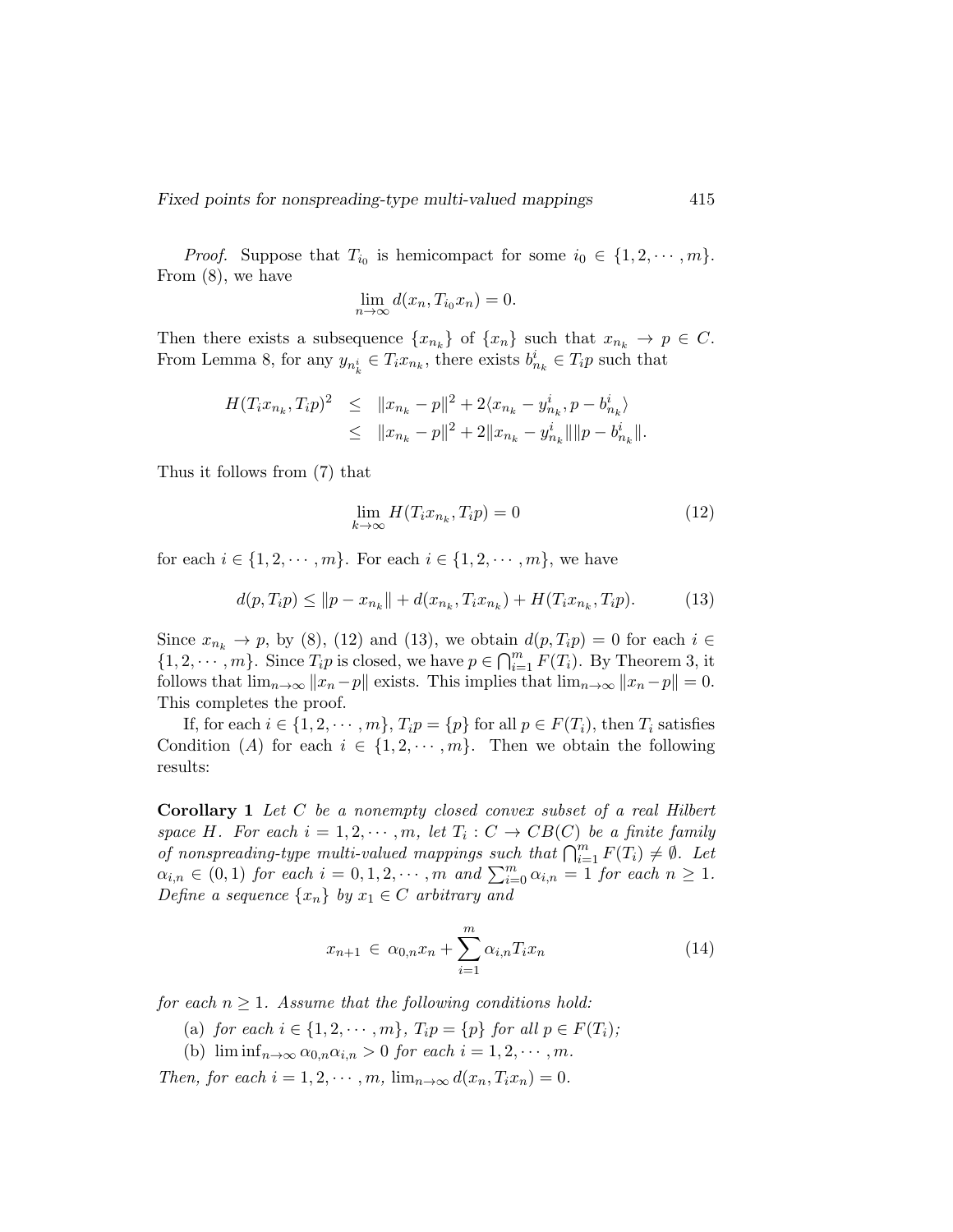Corollary 2 Let C be a nonempty closed convex subset of a real Hilbert space H. For each  $i = 1, 2, \dots, m$ , let  $T_i : C \to CB(C)$  be a finite family of nonspreading-type multi-valued mappings such that  $\bigcap_{i=1}^m F(T_i) \neq \emptyset$ . Let  $\alpha_{i,n} \in (0,1)$  for each  $i = 0,1,2,\cdots,m$  and  $\sum_{i=0}^{m} \alpha_{i,n} = 1$  for each  $n \geq 1$ . Assume that the following conditions hold:

- (a) for each  $i \in \{1, 2, \cdots, m\}$ ,  $T_i p = \{p\}$  for all  $p \in F(T_i)$ ;
- (b)  $\liminf_{n\to\infty} \alpha_{0,n}\alpha_{i,n} > 0$  for each  $i = 1, 2, \cdots, m$ .

Then the sequence  $\{x_n\}$  defined by (14) converges weakly to a common fixed point of the family  $\{T_i : i = 1, 2, \cdots, m\}.$ 

**Corollary 3** Under the hypotheses of Corollary 1, assume that one of  $T_i$  is completely continuous. Then the iterative sequence  $\{x_n\}$  defined by (14) converges strongly to a common fixed point of the family  $\{T_i : i = 1, 2, \cdots, m\}$ .

**Corollary 4** Under the hypotheses of Corollary 1, assume that one of  $T_i$ is hemicompact. Then the iterative sequence  $\{x_n\}$  defined by (14) converges strongly to a common fixed point of the family  $\{T_i : i = 1, 2, \dots, m\}.$ 

Since  $P_{T_i}$  satisfies Condition (A) for each  $i \in \{1, 2, \cdots, m\}$ , we also obtain the following results:

Corollary 5 Let C be a nonempty closed convex subset of a real Hilbert space H. For each  $i = 1, 2, \cdots, m$ , let  $T_i : C \to CB(C)$  be a finite family of multi-valued mappings such that  $\bigcap_{i=1}^{m} F(T_i) \neq \emptyset$ . Let  $\alpha_{i,n} \in (0,1)$  for each  $i = 0, 1, 2, \dots, m$  and  $\sum_{i=0}^{m} \alpha_{i,m} = 1$  for each  $n \geq 1$ . Define a sequence  $\{x_n\}$  by  $x_1 \in C$  arbitrary and

$$
x_{n+1} \in \alpha_{0,n} x_n + \sum_{i=1}^m \alpha_{i,n} P_{T_i} x_n \tag{15}
$$

for each  $n \geq 1$ . Assume that the following conditions hold:

(a) for each  $i \in \{1, 2, \cdots, m\}$ ,  $P_{T_i}$  is a nonspreading-type multi-valued mapping;

(b)  $\liminf_{n\to\infty} \alpha_{0,n}\alpha_{i,n} > 0$  for each  $i = 1, 2, \cdots, m$ . Then, for each  $i = 1, 2, \cdots, m$ ,  $\lim_{n \to \infty} d(x_n, T_i x_n) = 0$ .

*Proof.* By the same proof as in Theorem 3, we have  $x_n \to y_n^i \in P_{T_i} x_n$ . This implies that

$$
d(x_n, T_i x_n) \le d(x_n, P_{T_i} x_n) \le ||x_n - y_n|| \to 0
$$
\n(16)

as  $n \to \infty$  for each  $i \in \{1, 2, \cdots, m\}.$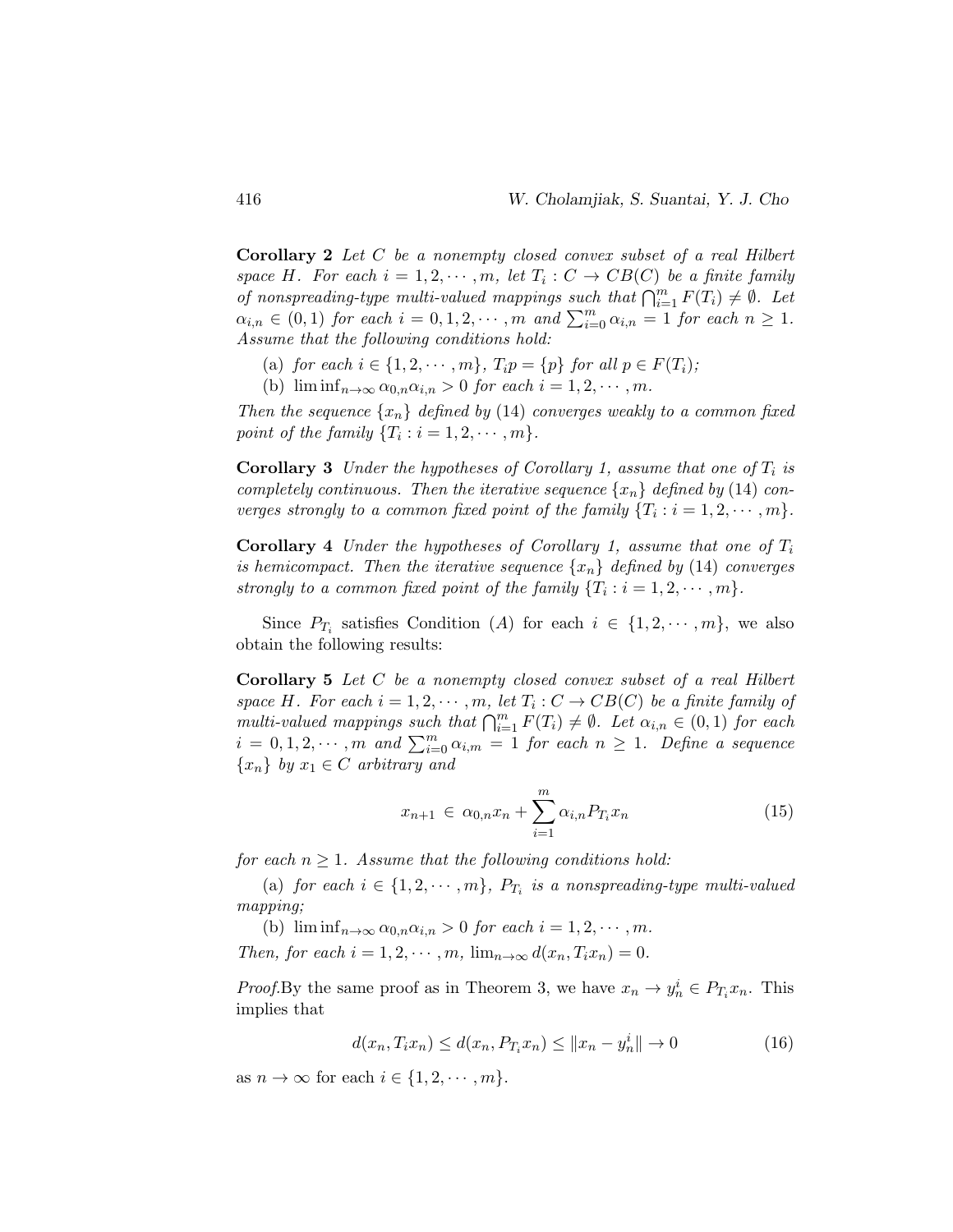Corollary 6 Let C be a nonempty closed convex subset of a real Hilbert space H. For each  $i = 1, 2, \cdots, m$ , let  $T_i : C \to CB(C)$  be a finite family of multi-valued mappings such that  $\bigcap_{i=1}^m F(T_i) \neq \emptyset$  and  $I - T_i$  is demiclosed at 0. Let  $\alpha_{i,n} \in (0,1)$  for each  $i=0,1,2,\cdots,m$  and  $\sum_{i=0}^{m} \alpha_{i,m} = 1$  for each  $n \geq 1$ . Assume that the following conditions hold:

(a) for each  $i \in \{1, 2, \cdots, m\}$ ,  $P_{T_i}$  is a nonspreading-type multi-valued mapping;

(b)  $\liminf_{n\to\infty} \alpha_{0,n}\alpha_{i,n} > 0$  for each  $i = 1, 2, \cdots, m$ .

Then the sequence  $\{x_n\}$  defined by (15) converges weakly to a common fixed point of the family  $\{T_i : i = 1, 2, \cdots, m\}.$ 

*Proof.* From  $I - T_i$  is demiclosed at 0 and (16) for each  $i \in \{1, 2, \dots, m\}$ , we obtain the result.

**Corollary 7** Under the hypotheses of Corollary 5, assume that one of  $T_i$  is completely continuous. Then the iterative sequence  $\{x_n\}$  defined by (15) converges strongly to a common fixed point of the family  $\{T_i : i = 1, 2, \dots, m\}.$ 

*Proof.* Suppose that  $T_{i_0}$  is completely continuous for some  $i_0 \in \{1, 2, \dots, m\}$ . Since  $\{x_n\}$  is bounded,  $\{x_n\}$  has a subsequence  $\{x_{n_k}\}$  such that  $\lim_{k\to\infty} d(T_{i_0}x_{n_k}, p) = 0$  for some  $p \in C$ . It follows from (16) that

$$
||x_{n_k} - p|| \le d(x_{n_k}, T_{i_0} x_{n_k}) + d(T_{i_0} x_{n_k}, p) \to 0
$$
\n(17)

as  $k \to \infty$ . From Lemma 8, for any  $y_{n_k^i} \in P_{T_i} x_{n_k}$ , there exists  $b_{n_k}^i \in P_{T_i} p$ such that

$$
H(P_{T_i}x_{n_k}, P_{T_i}p)^2 \leq ||x_{n_k} - p||^2 + 2\langle x_{n_k} - y_{n_k}^i, p - b_{n_k}^i \rangle
$$
  

$$
\leq ||x_{n_k} - p||^2 + 2||x_{n_k} - y_{n_k}^i|| ||p - b_{n_k}^i||.
$$

Thus it follows from (16) that

$$
\lim_{k \to \infty} H(P_{T_i} x_{n_k}, P_{T_i} p) = 0 \tag{18}
$$

for each  $i \in \{1, 2, \dots, m\}$ . For each  $i \in \{1, 2, \dots, m\}$ , we have

$$
d(p,T_i p) \le d(p, P_{T_i} p) \le ||p - x_{n_k}|| + d(x_{n_k}, P_{T_i} x_{n_k}) + H(P_{T_i} x_{n_k}, P_{T_i} p). \tag{19}
$$

From (16), (17) and (18), we obtain  $d(p, T_i p) = 0$  for each  $i \in \{1, 2, \dots, m\}$ . Since  $T_i p$  is closed, we have  $p \in \bigcap_{i=1}^m F(T_i)$ . By Theorem 3, it follows that  $\lim_{n\to\infty} ||x_n - p||$  exists. This implies that  $\lim_{n\to\infty} ||x_n - p|| = 0$ . This completes the proof.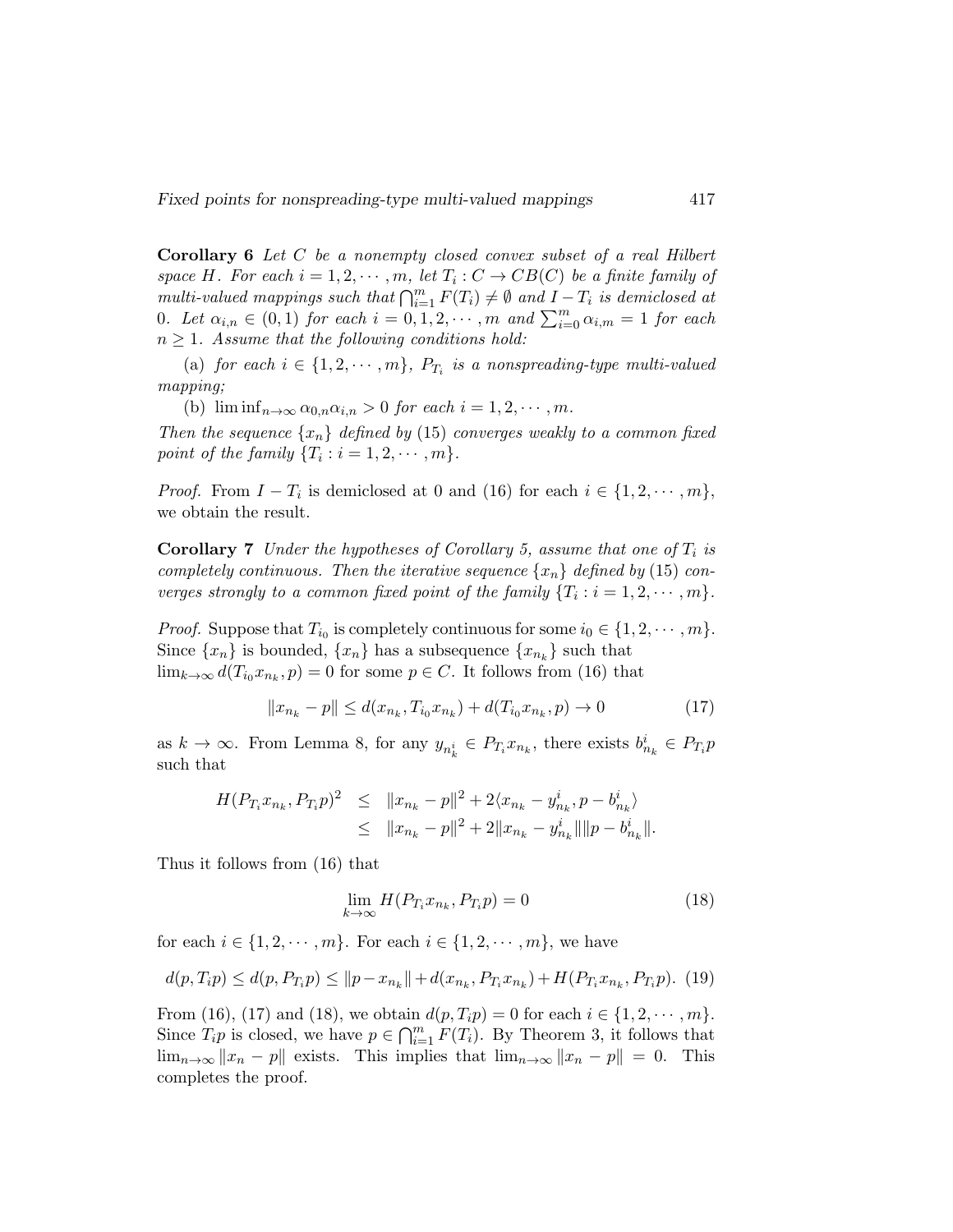**Corollary 8** Under the hypotheses of Corollary 5, assume that one of  $T_i$ is hemicompact. Then the iterative sequence  $\{x_n\}$  defined by (15) converges strongly to a common fixed point of the family  $\{T_i : i = 1, 2, \dots, m\}.$ 

*Proof.* Suppose that  $T_{i_0}$  is hemicompact for some  $i_0 \in \{1, 2, \dots, m\}$ . From  $(16)$ , we have

$$
\lim_{n \to \infty} d(x_n, P_{T_{i_0}} x_n) = 0.
$$

Then there exists a subsequence  $\{x_{n_k}\}\$  of  $\{x_n\}$  such that  $x_{n_k} \to p \in C$ . From Lemma 8, for any  $y_{n_k^i} \in P_{T_i} x_{n_k}$ , there exists  $b_{n_k}^i \in P_{T_i} p$  such that

$$
H(P_{T_i}x_{n_k}, P_{T_i}p)^2 \leq ||x_{n_k} - p||^2 + 2\langle x_{n_k} - y_{n_k}^i, p - b_{n_k}^i \rangle
$$
  

$$
\leq ||x_{n_k} - p||^2 + 2||x_{n_k} - y_{n_k}^i|| ||p - b_{n_k}^i||.
$$

Thus it follows from (16) that

$$
\lim_{k \to \infty} H(P_{T_i} x_{n_k}, P_{T_i} p) = 0 \tag{20}
$$

for each  $i \in \{1, 2, \dots, m\}$ . For each  $i \in \{1, 2, \dots, m\}$ , we have

$$
d(p, T_i p) \le d(p, P_{T_i} p) \le ||p - x_{n_k}|| + d(x_{n_k}, P_{T_i} x_{n_k}) + H(P_{T_i} x_{n_k}, P_{T_i} p). (21)
$$

Since  $x_{n_k} \to p$ , by (16) and (20), we obtain  $d(p, T_i p) = 0$  for each  $i \in$  $\{1, 2, \dots, m\}$ . Since  $T_i p$  is closed, we have  $p \in \bigcap_{i=1}^m F(T_i)$ . By Theorem 3, it follows that  $\lim_{n\to\infty} ||x_n-p||$  exists. This implies that  $\lim_{n\to\infty} ||x_n-p|| = 0$ . This completes the proof.

#### 4 Examples and Numerical Results

In this section, we give examples and numerical results to illustrate Theorem 4.

**Example 2** Let  $H = R$  and  $C = [-3, 0]$ . Let

$$
T_1 x = \begin{cases} \{-3\}, & x \in [-3, -1]; \\ [-3, \log(x+4) - 3], & x \in (-1, 0], \end{cases}
$$

and

$$
T_2 x = \begin{cases} \{-3\}, & x \in [-3, -1]; \\ [-3, -2 - \frac{|x|}{|x|+1}], & x \in (-1, 0]. \end{cases}
$$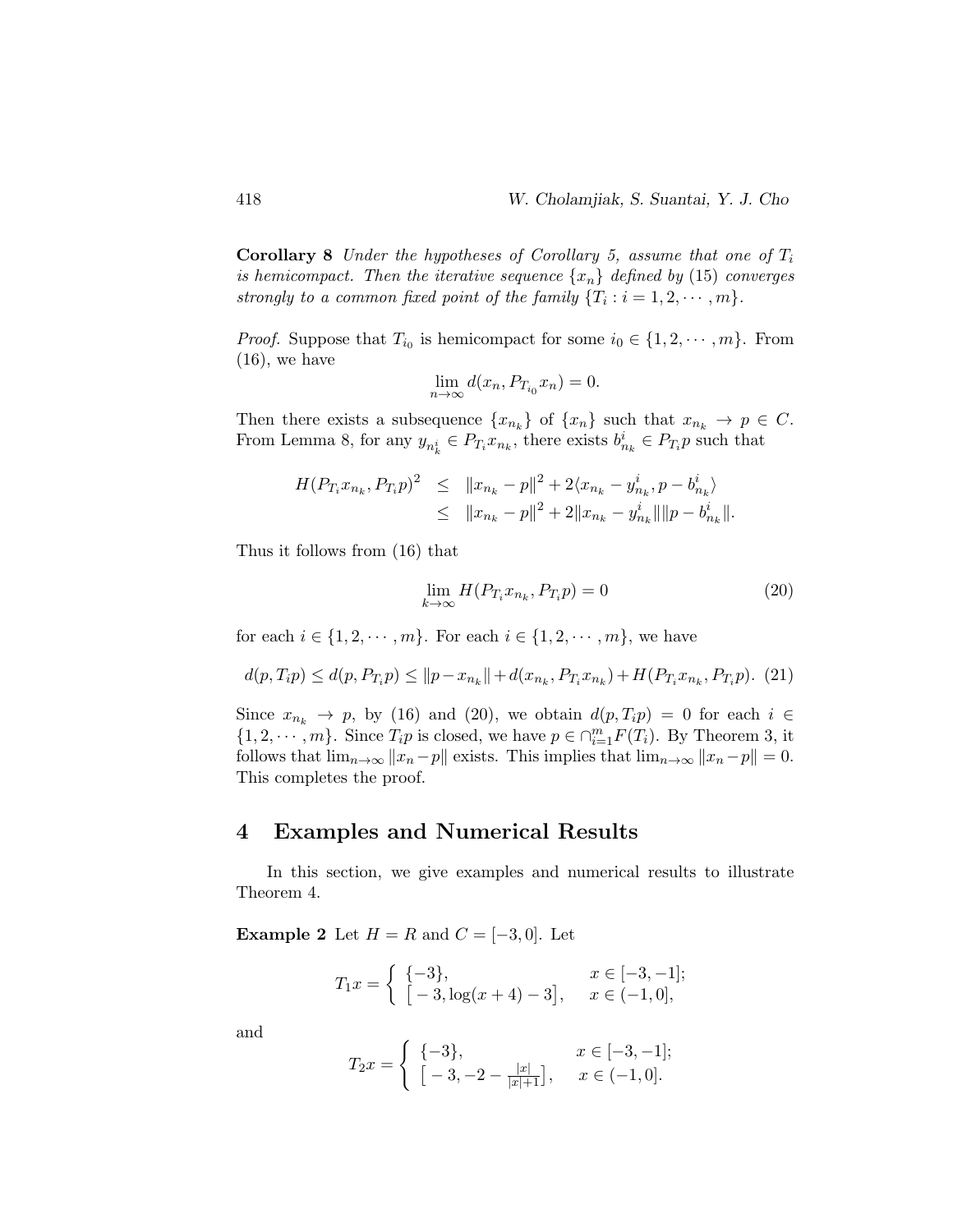Choose  $\alpha_{0,n} = \frac{18n-1}{20n}$  $\frac{3n-1}{20n}$  and  $\alpha_{1,n} = \alpha_{2,n} = \frac{2n-1}{40n}$  $\frac{m-1}{40n}$ . We know that  $T_1$  and  $T_2$  are nonspreading-type multi-valued mappings. It is easy to check that  $F_1$  and  $F_2$  satisfy all the conditions in Theorem 4,  $T_1, T_2$  satisfy Condition (A) such that  $F(T_1) \cap F(T_2) = \{-3\}$ . Thus we compute the sequence  $\{x_n\}$  by the following iteration:

$$
x_{n+1} = \left(\frac{18n-1}{20n}\right)x_n + \left(\frac{2n-1}{40n}\right)y_n + \left(\frac{2n-1}{40n}\right)z_n,
$$

where

$$
y_n \in \begin{cases} \{-3\}, & x_n \in [-3, -1]; \\ [-3, \log(x_n + 4) - 3], & x_n \in (-1, 0], \end{cases}
$$

and

$$
z_n \in \left\{ \begin{array}{ll} \{-3\}, & x_n \in [-3, -1]; \\ \left[-3, -2 - \frac{|x_n|}{|x_n|+1}\right], & x_n \in (-1, 0]. \end{array} \right.
$$

Choose  $x_1 = 0$  and take randomly  $y_n$  and  $z_n$  in the above intervals, we have the following:

| $\, n$         | $y_n$            | $z_n$            | $x_n$            | $  x_{n+1}-x_n  $ |
|----------------|------------------|------------------|------------------|-------------------|
| 1              | $-2.69764E + 00$ | $-2.46309E + 00$ | $0.00000E + 00$  | 1.88163E-01       |
| $\overline{2}$ | $-2.98925E+00$   | $-2.45848E + 00$ | $-1.29018E-01$   | 1.66372E-01       |
| 3              | $-2.44224E + 00$ | $-2.43879E + 00$ | $-3.17181E-01$   | 1.82720E-01       |
| $\overline{4}$ | $-2.48261E+00$   | $-2.93727E + 00$ | $-4.83553E-01$   | 1.65138E-01       |
| $\overline{5}$ | $-2.55020E + 00$ | $-2.74820E + 00$ | $-6.66273E-01$   | 1.63008E-01       |
| 6              | $-2.94919E + 00$ | $-2.57249E + 00$ | $-8.31410E-01$   | 1.52187E-01       |
| 7              | $-2.89553E+00$   | $-2.67715E + 00$ | $-9.94418E-01$   | 1.59423E-01       |
| 8              | $-3.00000E + 00$ | $-3.00000E + 00$ | $-1.14660E + 00$ | 1.45475E-01       |
| 9              | $-3.00000E + 00$ | $-3.00000E + 00$ | $-1.30603E + 00$ | 1.32592E-01       |
| 10             | $-3.00000E + 00$ | $-3.00000E + 00$ | $-1.45150E + 00$ | 1.20754E-01       |
|                |                  |                  |                  |                   |
| 500            | $-3.00000E + 00$ | $-3.00000E + 00$ | $-2.99388E + 00$ | 1.24072E-05       |

Table 1: Numerical results of Example 2 being randomized in the first time.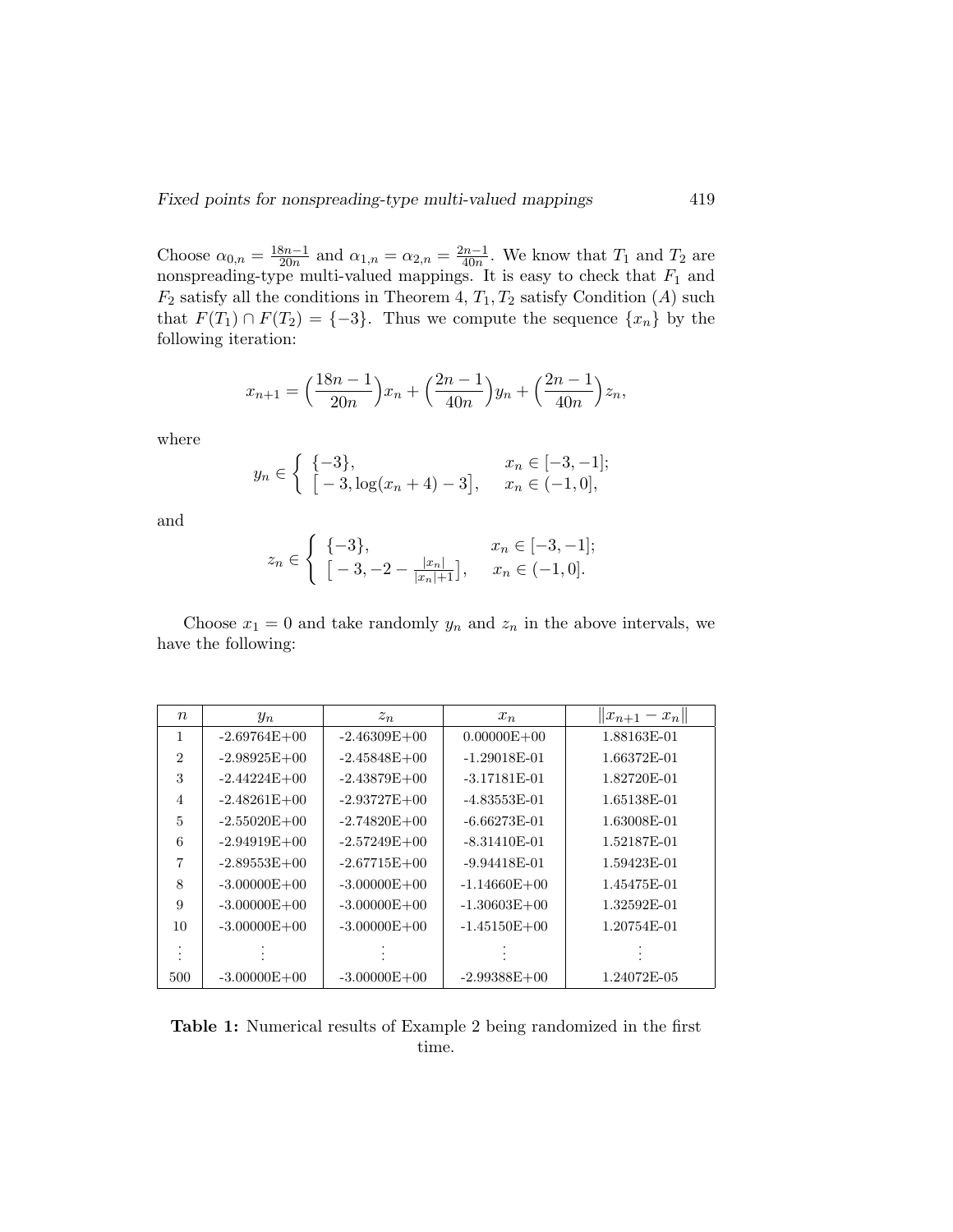| $\boldsymbol{n}$ | $y_n$            | $z_n$            | $x_n$            | $  x_{n+1}-x_n  $ |
|------------------|------------------|------------------|------------------|-------------------|
| 1                | $-2.94261E + 00$ | $-2.44324E + 00$ | $0.00000E + 00$  | 1.87934E-01       |
| $\overline{2}$   | $-2.83431E + 00$ | $-2.62610E + 00$ | -1.34646E-01     | 1.94127E-01       |
| 3                | $-2.65057E + 00$ | $-2.91171E+00$   | $-3.22581E-01$   | 1.65696E-01       |
| $\overline{4}$   | $-2.54458E + 00$ | $-2.57143E + 00$ | -5.16708E-01     | 1.78607E-01       |
| 5                | $-2.97085E + 00$ | $-2.66629E + 00$ | $-6.82404E-01$   | 1.70002E-01       |
| 6                | $-2.88750E + 00$ | $-2.85675E + 00$ | $-8.61011E-01$   | 1.68106E-01       |
| 7                | $-3.00000E + 00$ | $-3.00000E + 00$ | $-1.03101E + 00$ | 1.53844E-01       |
| 8                | $-3.00000E + 00$ | $-3.00000E + 00$ | $-1.19912E+00$   | 1.40521E-01       |
| 9                | $-3.00000E + 00$ | $-3.00000E + 00$ | $-1.35296E + 00$ | 1.28184E-01       |
| 10               | $-3.00000E + 00$ | $-3.00000E + 00$ | $-1.49348E + 00$ | 1.16826E-01       |
|                  |                  |                  |                  |                   |
| 500              | $-3.00000E + 00$ | $-3.00000E + 00$ | $-2.99388E + 00$ | 1.24072E-05       |

Table 2: Numerical results of Example 2 being randomized in the second time.

From Table 1 and Table 2, we see that  $-3$  is the common fixed point of  $T_1$ and  $T_2$  in Example 2.  $\,$ 



**Figure 1:** Error plots for all sequences  $\{x_n\}$  in Table 1 and Table 2.

Acknowledgement. S. Suantai was supported by Chiang Mai University and W. Cholamjiak would like to thank the Thailand Research Fund under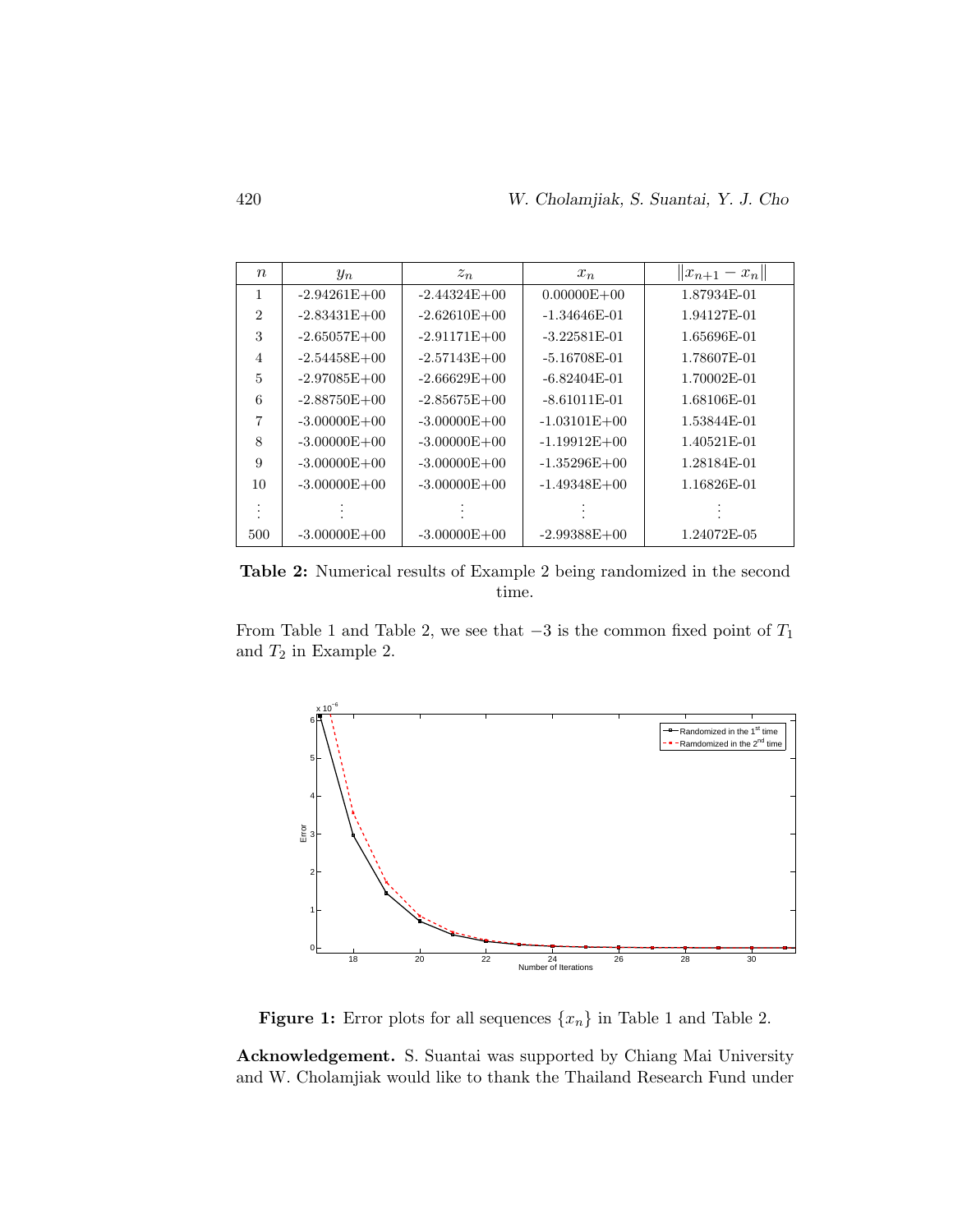the project MRG6080105 and University of Phayao.

## References

- [1] R. P. Agarwal, D. O'Regan, D. R. Sahu, Fixed Point Theory for Lipschitzian-type Mappings with Applications. Springer, 2009.
- [2] K. Aoyama, S. Iemoto, F. Kohsaka, W. Takahashi, Fixed point and ergodic theorems for  $\lambda$ -hybrid mappings in Hilbert spaces. J. Nonlinear Convex Anal. 11:335-343, 2010 .
- [3] N. A. Assad, W. A. Kirk, Fixed point theorems for set-valued mappings of contractive type. Pacific J. Math. 43:553-562, 1972.
- [4] F. E. Browder, Nonexpansive nonlinear operators in a Banach space. Proc. Natl. Acad. Sci. USA. 54:1041-1044, 1965.
- [5] F. E. Browder, Semicontractive and semiaccretive nonlinear mappings in Banach spaces. Bull. Amer. Math. Soc. 74:660-665, 1968.
- [6] C. E. Chidume, J. N. Ezeora, Krasnoselkii-type algorithm for family of multi-valued strictly pseudo-contractive mappings.Fixed Point Theory Appl. 111:2014, 2014.
- [7] K. Deimling, Multivalued Differential Equations, Walter de Gruyter, Berlin, 1992.
- [8] T. Dominguez Benavides, B. Gavira, A fixed point property for multivalued nonexpansive mappings.J. Math. Anal. Appl. 328:1471-1483, 2007.
- [9] D. Downing, W. A. Kirk, Fixed point theorems for set-valued mappings in metric and Banach spaces.Math. Japon. 22:99-112, 1977.
- [10] Y. Feng, S. Liu, Fixed point theorems for multi-valued contractive mapping and multi-valued Caristi type mappings. J. Math. Anal. Appl. 317:103-112, 2006.
- [11] J. Garcia-Falset, B. Sims, M. A. Smyth, The demiclosedness principle for mappings of asymptotically nonexpansive type. Houston J. Math. 158:101-108, 1996.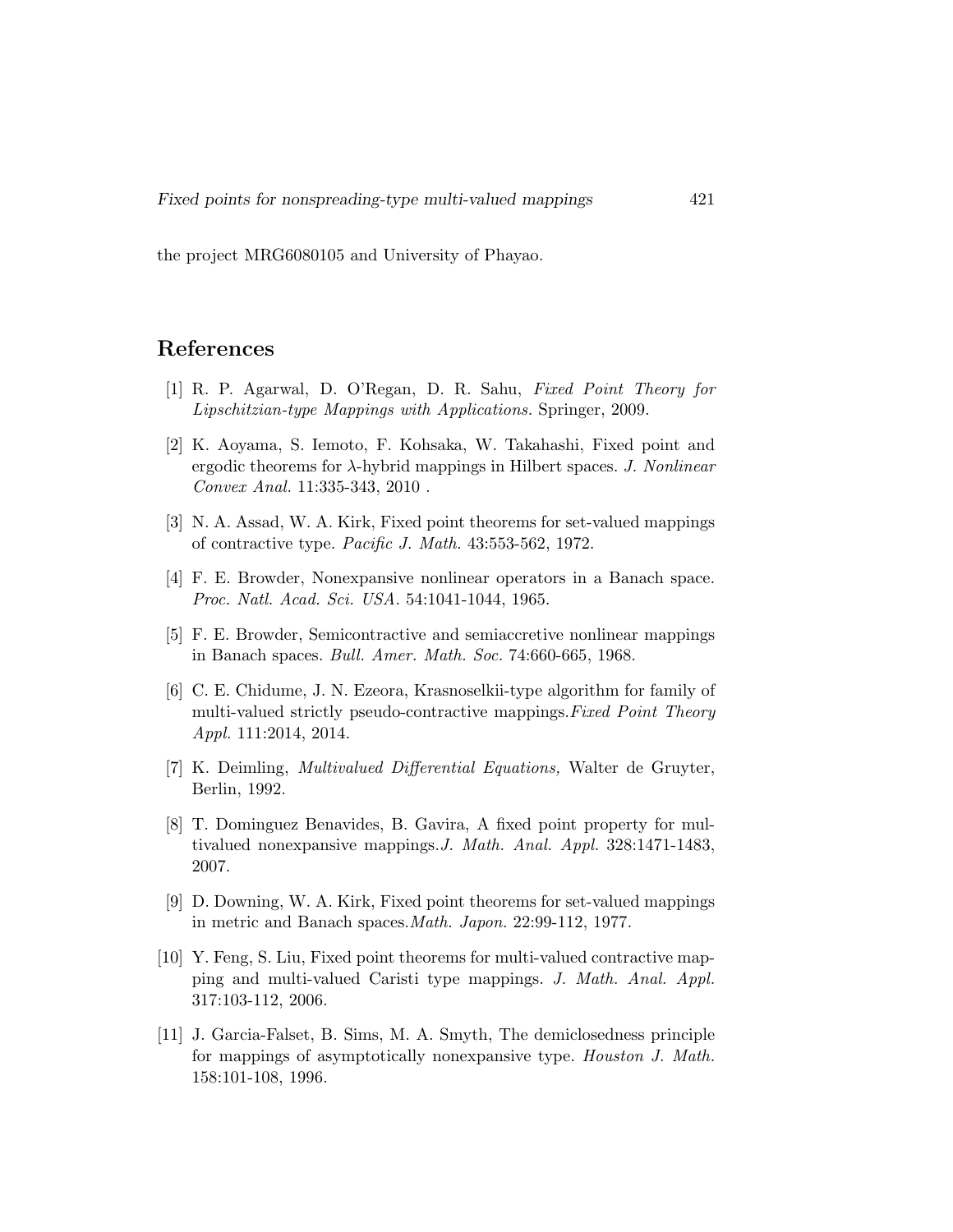- [12] K. Goebel, On a fixed point theorem for multivalued nonexpansive mappings.Ann. Univ. M. Curie-Sklowdska. 29:70-72, 1975.
- [13] K. Goebel, W. A. Kirk, Topics in Metric Fixed Point Theory, Cambridge Univ. Press, Cambridge, 1990.
- [14] K. Goebel, S. Reich,Uniform convexity, hyperbolic geometry, and nonexpansive mappings, Marcel Dekker, New York, NY, USA, 1984.
- [15] D. Göhde, Zum Prinzip der kontraktiven Abbildung. Math. Nachr. 30:251-258, 1965.
- [16] N. Hirano, A proof of the mean ergodic theorem for nonexpansive mappings in Banach spaces. Proc. Amer. Math. Soc. 78:361-365, 1980.
- [17] S. Iemoto, W. Takahashi, Approximating common fixed points of nonexpansive mappings and nonspreading mappings in a Hilbert space. Nonlinear Anal. 71:2082-2089, 2009.
- [18] J. S. Jung, Strong convergence theorems for multivalued nonexpansiv nonself-mappings in Banach spaces.Nonlinear Anal. 66:2345-2354, 2007.
- [19] W. A. Kirk, A fixed point theorem for mappings which do not increase distances.Amer. Math. Monthly . 72:1004-1006, 1965.
- [20] W. A. Kirk, S. Massa, Remarks on asymptotic and Chebyshev centers. Houston J. Math. 16:357-364, 1990.
- [21] F. Kohsaka, W. Takahashi, Fixed point theorems for a class of nonlinear mappings relate to maximal monotone operators in Banach spaces. Arch. Math. 91:166-177, 2008.
- [22] F. Kohsaka, W. Takahashi, Existence and approximation of fixed points of firmly nonexpansive-type mappings in Banach spaces. SIAM J. Optim. 19: 824-835, 2008.
- [23] T. C. Lim, A fixed point theorem for multivalued nonexpansive mappings in a uniformly convex Banach space.Bull. Amer. Math. Soc. 80:1123-1126, 1974.
- [24] P. K. Lin, K. K. Tan, H. K. Xu, Demiclosedness principle and asymptotic behavior for asymptotically nonexpansive mappings.Nonlinear Anal. 24:929-946, 1995.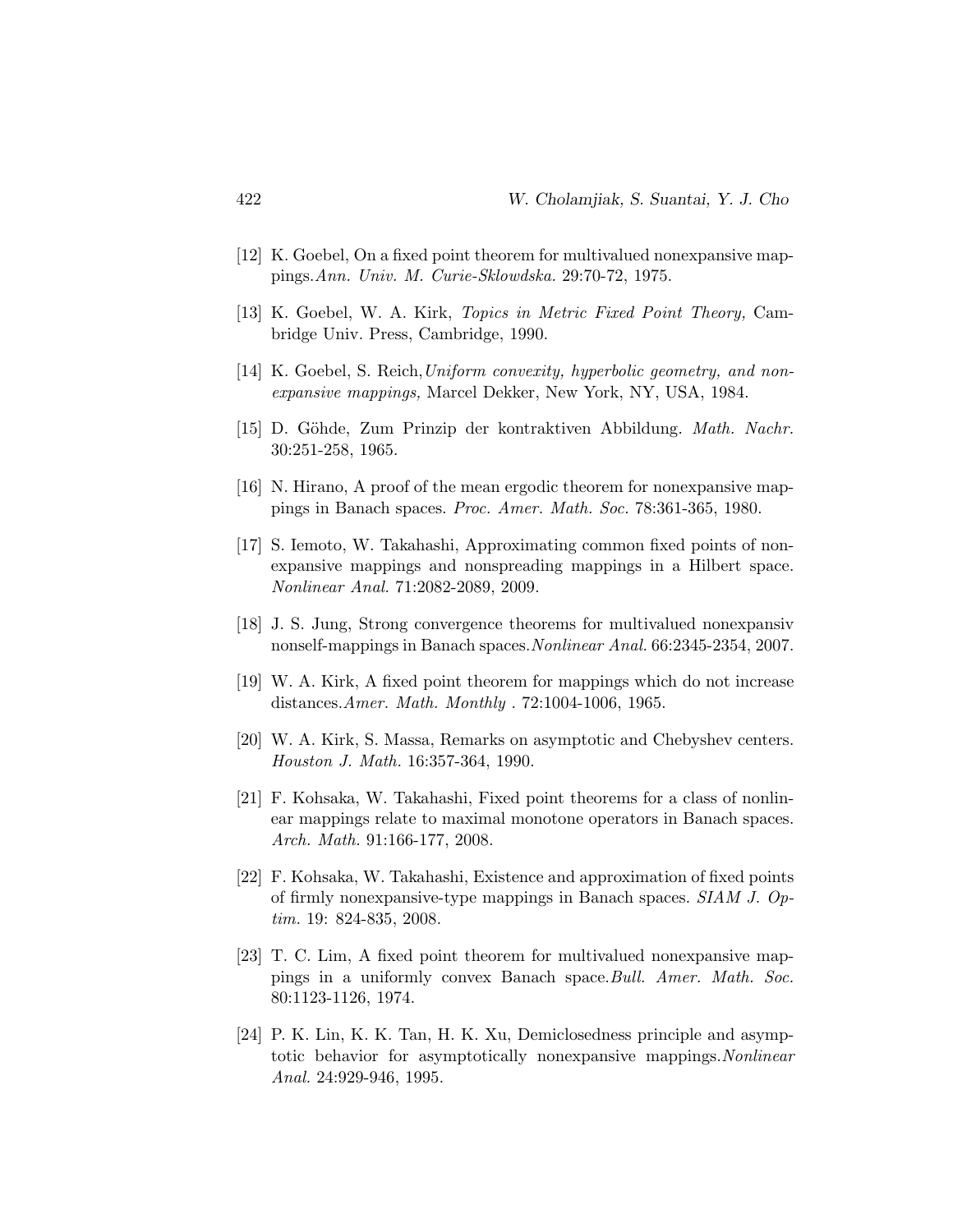- [25] G. Marino, H. K. Xu, Weak and strong convergence theorems for strict pseudo-contractions in Hilbert spaces.J. Math. Anal. Appl. 329:336-346, 2007.
- [26] J. T. Markin, A fixed point theorem for set valued mappings. Bull. Amer. Math. Soc. 74:639-640, 1968.
- [27] K. Muangchoo-in, P. Kumam, Y. J. Cho, Approximating common fixed points of two  $\alpha$ -nonexpansive mappings. Thai J. Math. 16:139-143, 2018.
- [28] S. B. Nadler, Jr., Multi-valued contraction mappings.Pacific J. Math. 30:475-488, 1969.
- [29] Z. Opial, Weak convergence of the sequence of successive approximation for nonexpansive mappings.Bull. Amer. Math. Soc. 73:561-597, 1967.
- [30] S. Reich, Approximate selections, best approximations, fixed points, and invariant sets.J. Math. Anal. Appl. 62:104-113, 1978.
- [31] S. Reich, Weak convergence theorems for nonexpansive mappings in Banach spaces.J Math Anal Appl. 67:274-276, 1979.
- [32] D. R. Sahu, Strong convergence theorems for nonexpansive type and non-self-multi-valued mappings.Nonlinear Anal. 37:401-407, 1999.
- [33] Y. Song, Y. J. Cho, Some note on Ishikawa iteration for multi-valued mappings.Bull. Korean Math. Soc. 48:575-584, 2011.
- [34] S. Suantai, P. Cholamjiak, Y. J. Cho, W. Cholamjiak, On solving split equilibrium problems and fixed point problems of nonspreading multivalued mappings in Hilbert spaces.Fixed Point Theory Appl. 35:2016.
- [35] Y. Song, K. Muangchoo-in, P. Kumam, Y. J. Cho, Successive approximations for common fixed points of a family of  $\alpha$ –nonexpansive mappings.J. Fixed Point Theory Appl. 20:2018.
- [36] Y. Song, K. Promluang, Y. J. Cho, P. Kumam, Some convergence theorems of the Mann iteration for monotone  $\alpha$ -nonexpansive mappings.Appl. Math. Comput. 28774-82, 2016.
- [37] S. Suantai, Weak and strong convergence criteria of Noor iterations for asymptotically nonexpansive mappings.J. Math. Anal. Appl. 311:506- 517, 2005.